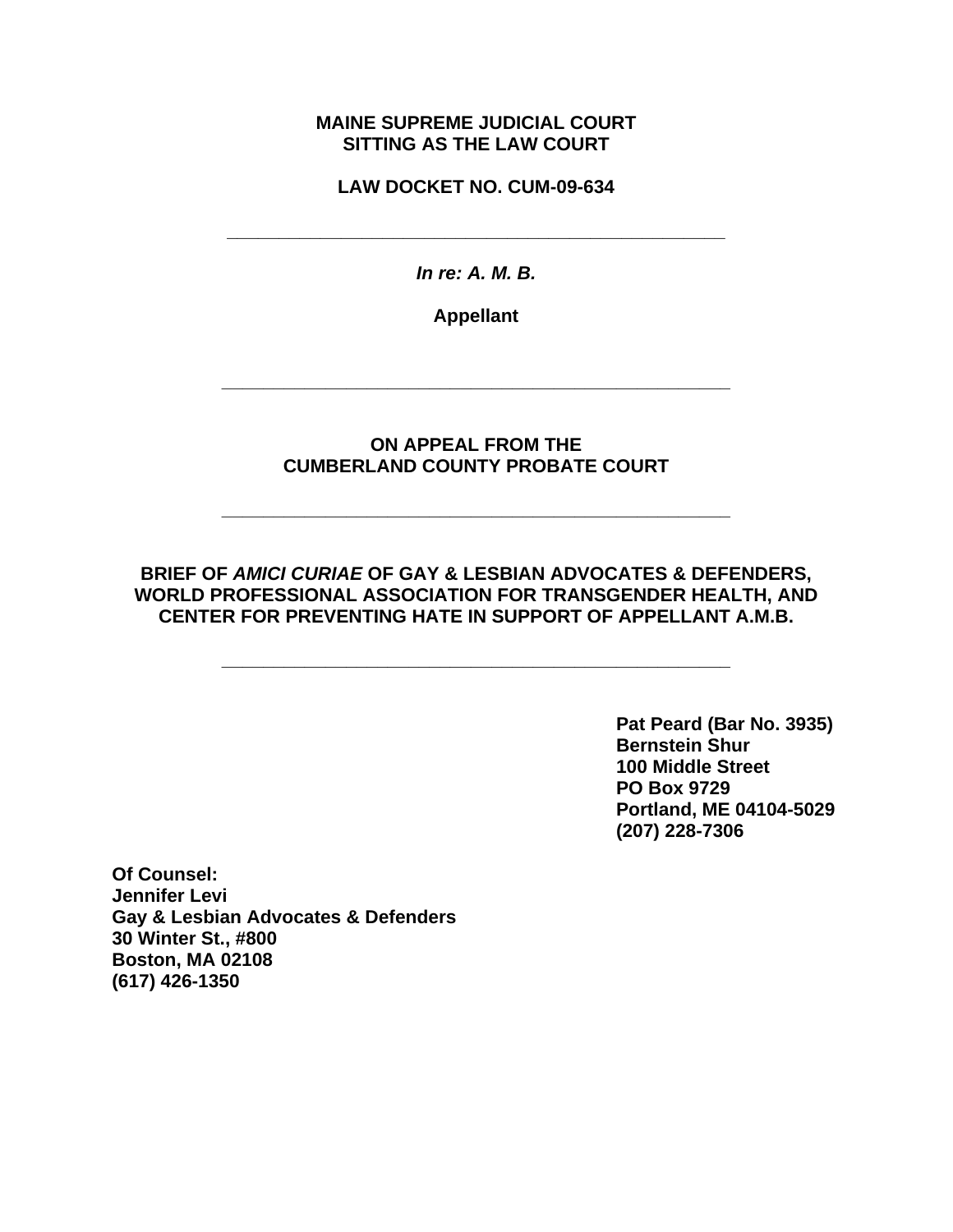## **TABLE OF CONTENTS**

| .iii                                                                                                                                                                                                                                       |
|--------------------------------------------------------------------------------------------------------------------------------------------------------------------------------------------------------------------------------------------|
|                                                                                                                                                                                                                                            |
|                                                                                                                                                                                                                                            |
|                                                                                                                                                                                                                                            |
|                                                                                                                                                                                                                                            |
| <b>I. TRANSGENDER INDIVIDUALS IN MAINE HAVE AN IMPORTANT AND</b><br><b>LEGITIMATE REASON FOR SEEKING A LEGAL NAME CHANGE</b><br>THAT CANNOT BE CHARACTERIZED AS FRADULENT,<br><b>SCANDALOUS, INTERFERING WITH THE RIGHTS OF OTHERS, OR</b> |
| A. Many transgender individuals seek to legally change their name<br>to one that is consistent with their new sex as part of a medically                                                                                                   |
| B. Many transgender individuals seek to legally change their name<br>in order to avoid severe and pervasive discrimination and<br>.11                                                                                                      |
| 18                                                                                                                                                                                                                                         |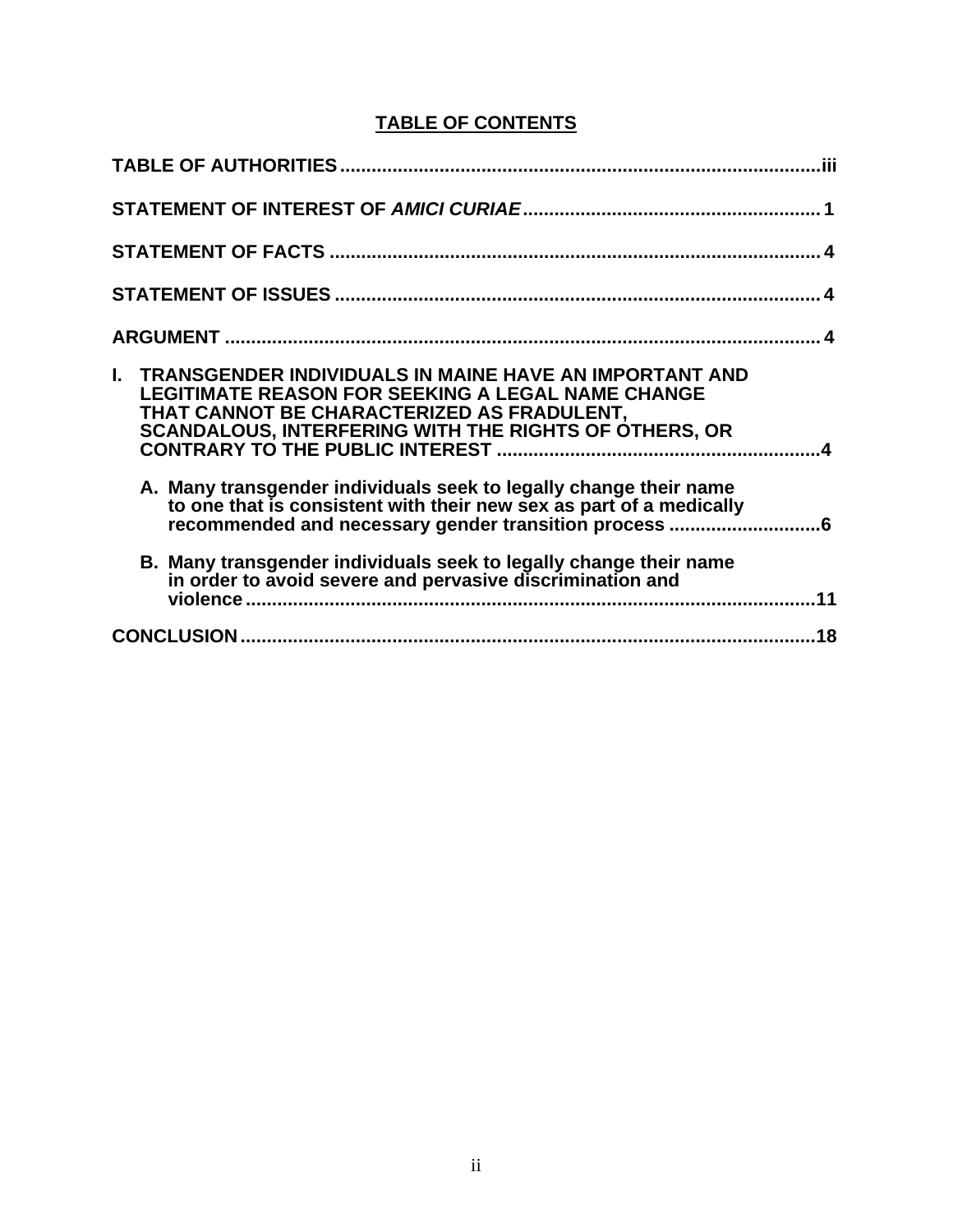# **TABLE OF AUTHORITIES**

# **CASES**

| Barreto-Neto v. Town of Hardwick, Worker's Compensation Division State File    |
|--------------------------------------------------------------------------------|
| Blanchette v. St. Anselm College, Civil No. 05-cv-183-JM (D.N.H. 2005) 1       |
|                                                                                |
| Doe ex rel. Doe v. Yunits, 2001 WL 664947 (Mass. Super. Ct. Feb. 26, 2001)     |
| Doe v. State of Minnesota, Dep't. of Public Welfare, 257 N.W.2d 816 (Minn.     |
|                                                                                |
| Meriwether v. Faulkner, 821 F.2d 408 (7th Cir. 1987) 4, 7, 8                   |
| Murray v. U.S. Bureau of Prisons, 106 F.3d 401, 1997 WL 34677 (6th Cir.        |
| O'Donnabhain v. Comm'r, 134 T.C. No. 4, 2010 WL 364206 (U.S. Tax Ct.           |
|                                                                                |
| Phillips v. Mich. Dep't. of Corr., 932 F.2d 969, 1991 WL 76205 (6th Cir. 1991) |
| Rosa v. Park West Bank & Trust Co., 214 F.3d 213 (1st Cir. 2000)  1            |
|                                                                                |
| Smith v. Rasmussen, 57 F. Supp. 2d 736 (N.D. Iowa 1999) 4                      |
| <b>STATUTES</b>                                                                |
|                                                                                |
|                                                                                |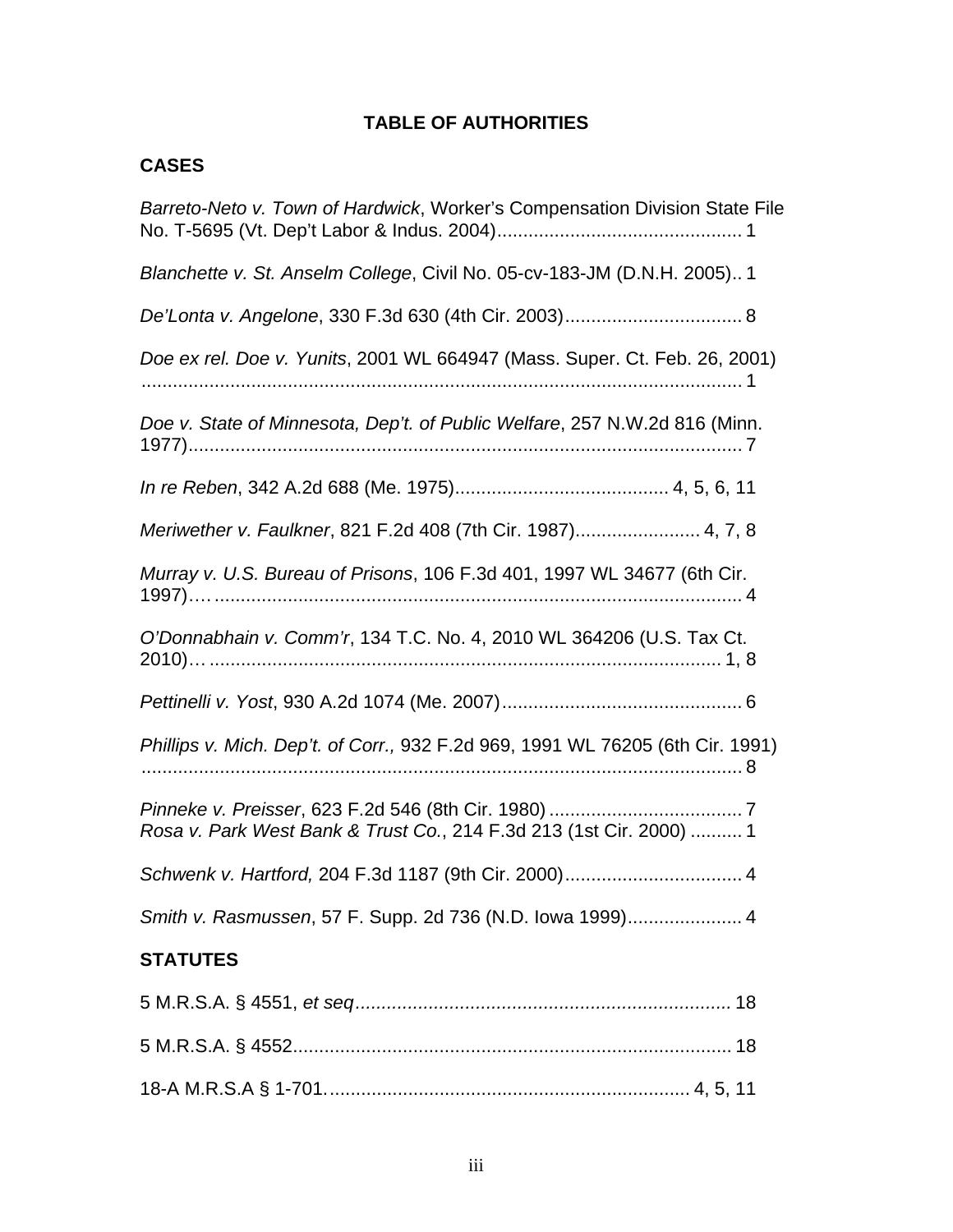| National Defense Authorization Act for Fiscal Year 2010, Pub. L. No. 111-94, |  |
|------------------------------------------------------------------------------|--|
|                                                                              |  |

### **OTHER AUTHORITIES**

American Medical Association, H-185.950, Res. 122; A-08, *Removing Financial Barriers to Care for Transgender Patients.* .............................................. 10

American Psychiatric Association, DIAGNOSTIC AND STATISTICAL MANUAL OF MENTAL DISORDERS (4th ed., rev. 2000)...................................................... 8

American Psychological Association, *Policy Statement: Transgender, Gender Identity, & Gender Expression Non-Discrimination* (Aug. 2008). ............. 10

M.V. Lee Badgett et al., *Bias in the Workplace: Consistent Evidence of Sexual Orientation and Gender Identity Discrimination* (June 2007). .................. 15

Walter O. Bockting & Eli Coleman, *A Comprehensive Approach to the Treatment of Gender Dysphoria*, *in* GENDER DYSPHORIA: INTERDISCIPLINARY APPROACHES IN CLINICAL MANAGEMENT 131 (W.O. Bockting & E. Coleman, eds., 1992)..... 7

George R. Brown, *Transvestism and Gender Identity Disorders in Adults*, *in* TREATMENTS OF PSYCHIATRIC DISORDERS (Glen Gabbard, M.D., ed., 3rd ed. 2001). ................................................................................................................... 8

M.G. Gelder & I.M. Marks, *Aversion Treatment in Transvestism and Transsexualism*, *in* TRANSSEXUALISM AND SEX REASSIGNMENT (Richard Green & John Money, eds., 1969). .......................................................................... 7

Richard Green, M.D., *Transsexualism: Mythological, Historical, and Cross-Cultural Aspects*, *reprinted in* THE TRANSSEXUAL PHENOMENON, Appendix C (Harry Benjamin, 1966)......................................................................................... 4

Richard Green & Ray Blanchard, *Gender Identity Disorders*, *in* KAPLAN & SADOCK'S COMPREHENSIVE TEXTBOOK OF PSYCHIATRY (Benjamin J. Sadock, M.D. & Virginia A. Sadock, M.D. eds., 2000)...................................................... 8

H.R. Rep. No. 111-86 (2009). ............................................................ 12, 13

SUZANNE J. KESSLER & WENDY MCKENNA, GENDER: AN ETHNOMETHODOLOGICAL APPROACH (1978). ...................................................................................... 6

Gerald P. Mallon, DSW, *Practice with Transgendered Children, in* SOCIAL SERVICES WITH TRANSGENDERED YOUTH (Gerald P. Mallon ed., 1999). ....... 7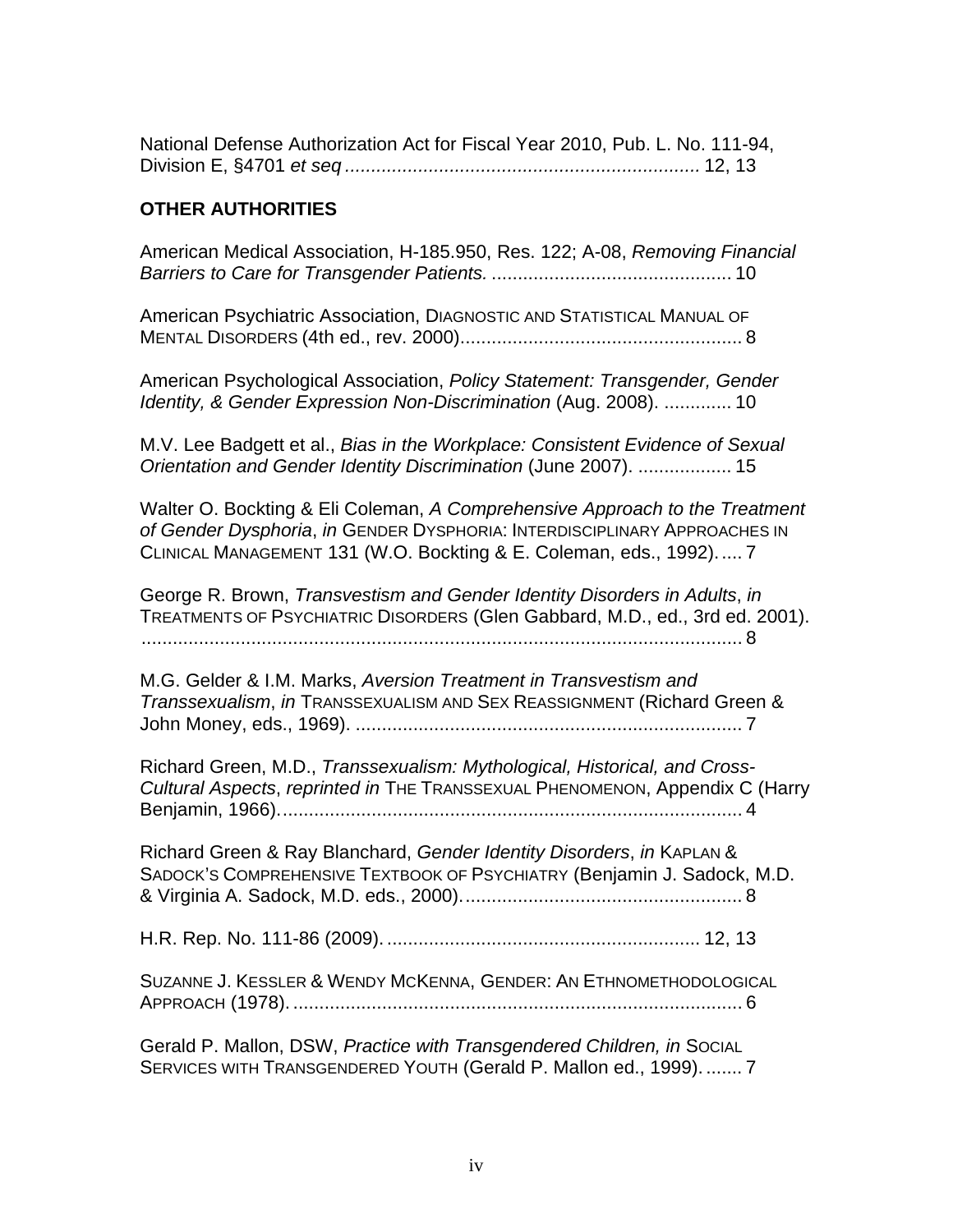John Money, *Gender Role, Gender Identity, Core Gender Identity: Usage and Definition of Terms,* 1 JOURNAL OF THE AMERICAN ACADEMY OF PSYCHOANALYSIS 397 (1973). ................................................................................................ 6

National Center for Transgender Equality, *Transgender People and Passports* (Sept. 2008). ............................................................................................ 12

National Center for Transgender Equality*, Federal Documents* (Sept. 2008). ................................................................................................................ 12

National Center for Transgender Equality & National Gay and Lesbian Task Force, *National Transgender Discrimination Survey* (Nov. 2009). ........... 14

National Center for Transgender Equality, *Social Security Gender No-Match Letters and Transgender Employees* (Jan. 2008).................................... 15

National Coalition of Anti-Violence Programs, *Hate Violence against Lesbian, Gay, Bisexual, and Transgender People in the United States* (2008)...... 13

Stephen Wessler, The Center for the Prevention of Hate Violence, *Discrimination Against Gay, Lesbian, Bisexual, and Transgender Individuals in Maine* (Oct. 2005)...................................................................................... 15, 16, 17, 18

World Health Organization, INTERNATIONAL CLASSIFICATION OF DISEASES F64 (10th rev. 2007*)...................................................................................................* 8

World Professional Association for Transgender Health (WPATH) formerly known as The Harry Benjamin International Gender Dysphoria Association, *Standards of Care for Gender Identity Disorders, Sixth Version* ("WPATH SOC") (Feb. 2001).................................................................................................... 9, 10

WPATH, *Clarification on Medical Necessity of Treatment, Sex Reassignment and Insurance Coverage in the U.S.A.* ("WPATH Clarification") (June 2008). .... ................................................................................................................. 10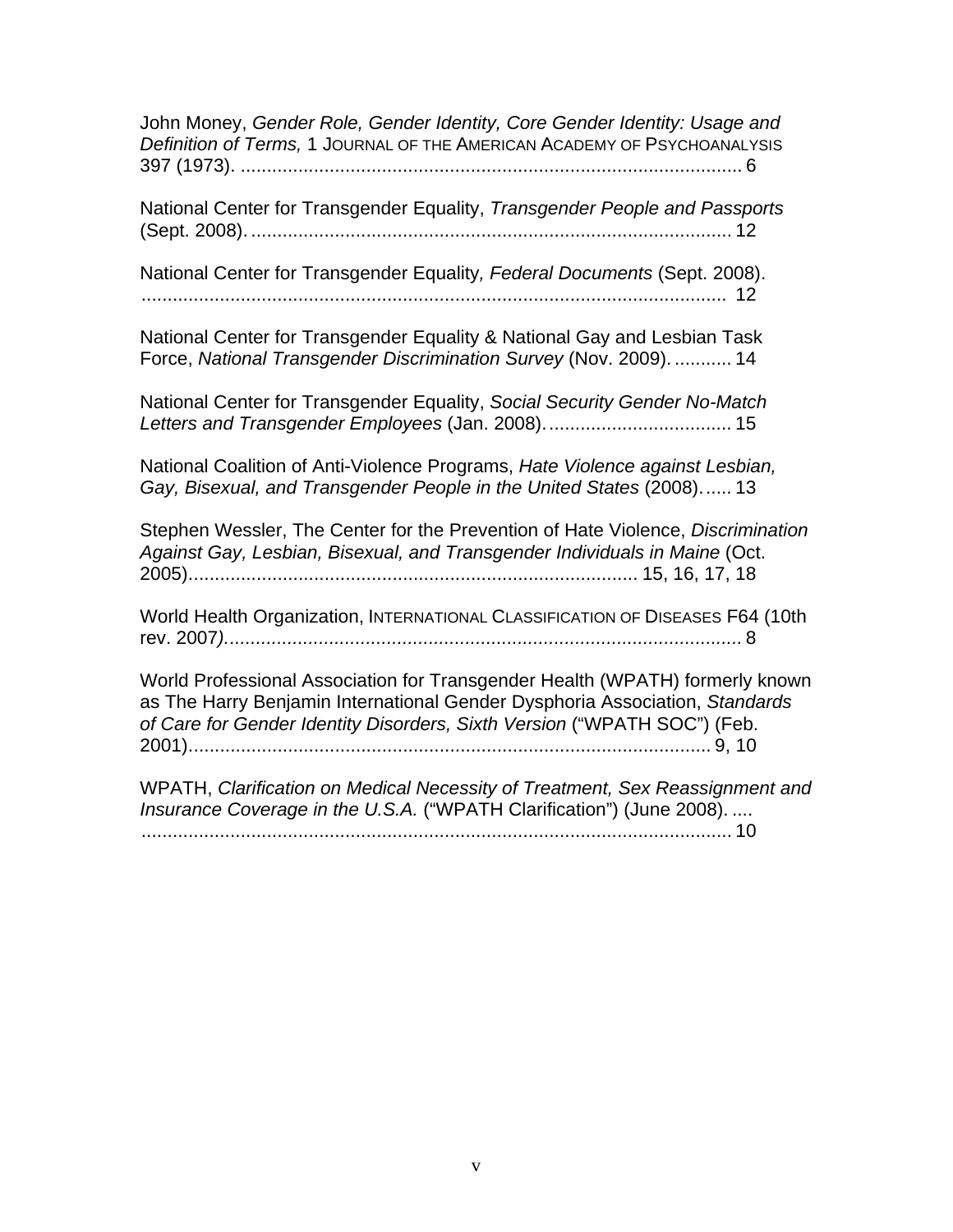#### **Statement of Interest of** *Amici Curiae*

Gay & Lesbian Advocates & Defenders (GLAD) is a New England-wide legal rights organization dedicated to ending discrimination based on sexual orientation, gender identity and expression, and HIV status. Many of GLAD's cases endeavor to promote legal respect for and recognition of the lives of transgender individuals and their families. GLAD has participated as counsel or *amicus* in a wide variety of cases, seeking to protect transgender people and their families, including: *Doe ex rel. Doe v. Yunits*, 2001 WL 664947 (Mass. Super. Ct. Feb. 26, 2001) (rejecting motion to dismiss case involving transgender girl's state constitutional and statutory right to wear female clothing in school); *Rosa v. Park West Bank & Trust Co.*, 214 F.3d 213 (1st Cir. 2000) (denying motion to dismiss discrimination case brought by transgender loan applicant); *O'Donnabhain v. Comm'r*, 134 T.C. No. 4, 2010 WL 364206 (U.S. Tax Ct. 2010) (ruling that the Internal Revenue Service improperly denied plaintiff's request for deduction of costs of medical treatment for gender reassignment); *Blanchette v. St. Anselm College*, Civil No. 05-cv-183-JM (D.N.H. 2005) (settled case involving transgender woman's claim of employment discrimination); *Barreto-Neto v. Town of Hardwick*, Worker's Compensation Division State File No. T-5695 (Vt. Dep't Labor & Indus. 2004) (settled case involving transgender male police officer's claim of employment discrimination against police department).

The World Professional Association for Transgender Health (WPATH) is an international association of over 500 physicians, mental health professionals, legal professionals and other social scientists whose work directly impacts the lives of transgender and transsexual people. WPATH was originally founded in 1979 as the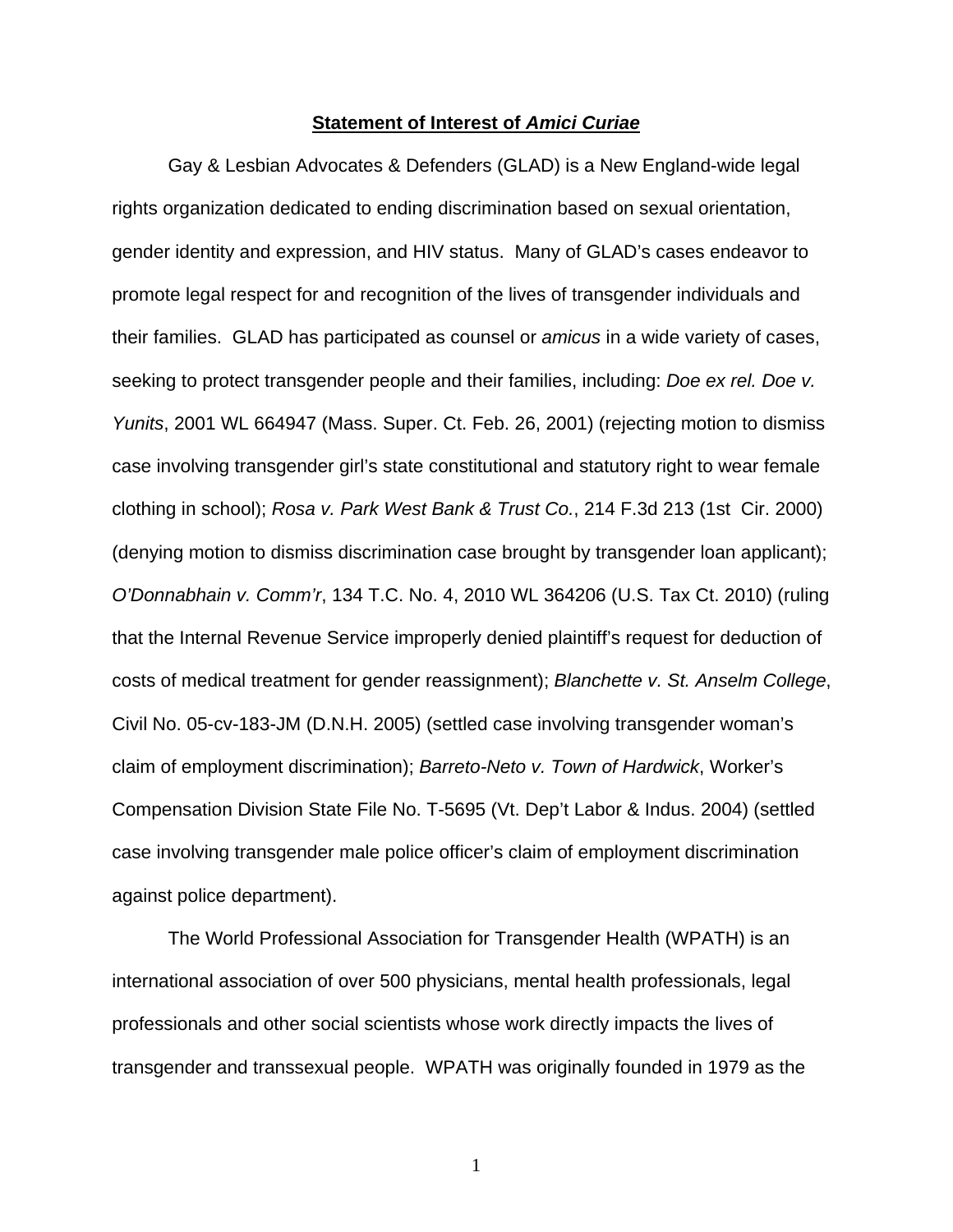Harry Benjamin International Gender Dysphoria Association. Since 1979, this Association has published and maintained the internationally accepted Standards of Care (SOC) for the treatment of gender identity disorders, which articulate a professional consensus about the psychiatric, psychological, medical, and surgical management of gender dysphoria. This document is designed to promote the health and welfare of persons with gender identity disorders, and help professionals understand the parameters within which they may offer assistance to those with these conditions.

The Center for Preventing Hate (the Center) is a 10 year old Maine-based civil rights organization which works in schools in Maine, elsewhere in New England and across the nation on preventing bullying, harassment and violence. In the course of its work the Center provides advice to school administrators on how to respect the dignity of transgender students and on how to protect those students from harassment and violence. Five years ago the Center conducted state wide interviews with gay, lesbian, bisexual and transgender young people and adults to ascertain the level of discrimination which they face. The Center's report, "Discrimination Against Gay Lesbian, Bisexual and Transgender Individuals in Maine," was published in October 2005.

*Amici* respectfully submit this brief in support of A.M.B. to address the vital importance of allowing transgender individuals to legally change their names to be consistent with their gender identity. For many transgender individuals, adopting a new, gender-appropriate name is an integral part of a medical process of gender transition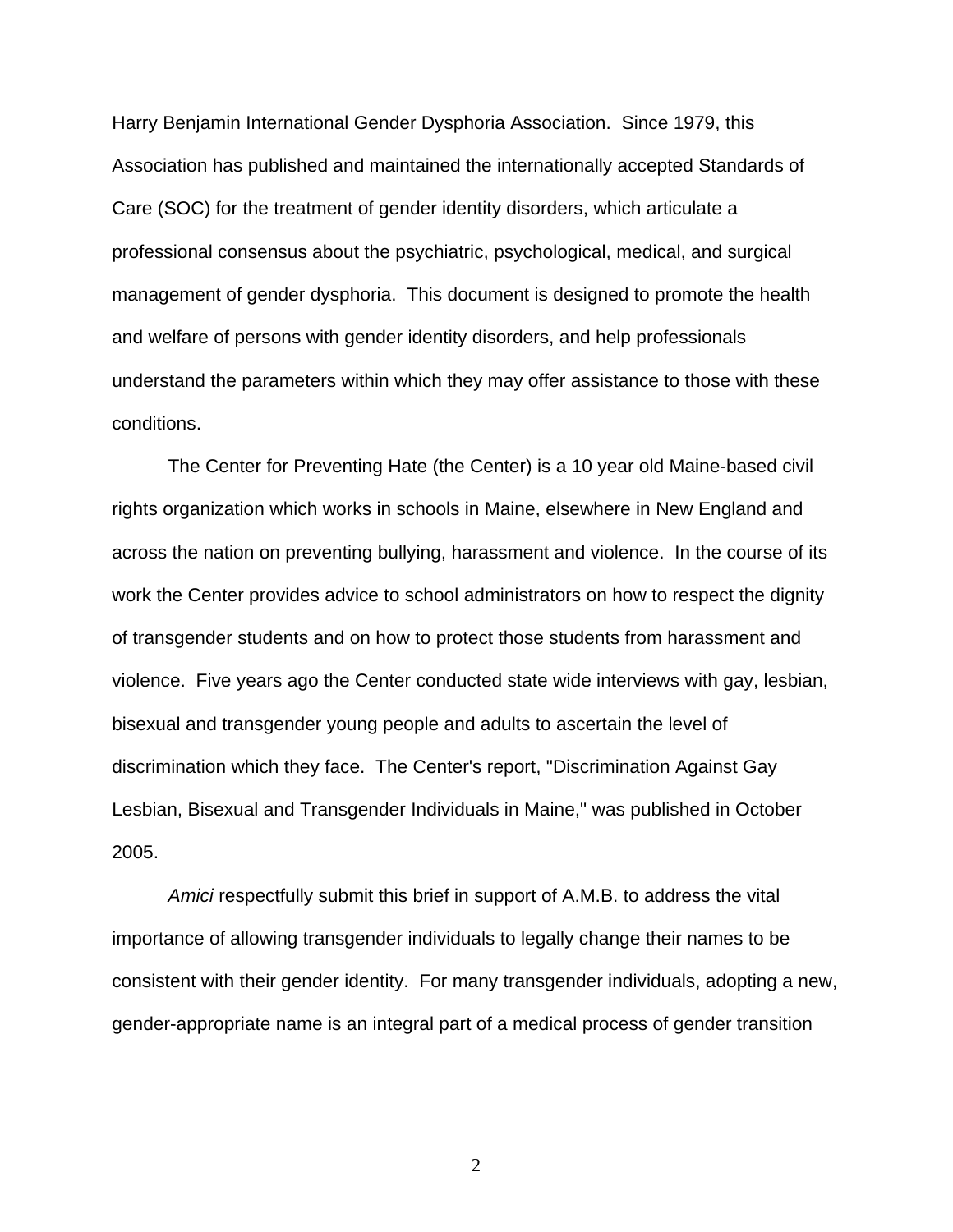necessary for the treatment of a serious medical condition.  ${}^{1}\,$  Having a genderappropriate, legal name also helps transgender individuals avoid the pervasive discrimination and violence that faces the transgender community. Accordingly, *Amici* urge this Court to reverse the Probate Court's denial of Appellant A.M.B.'s petition for name change and uphold Maine's stated, strong public policy protecting the rights of transgender individuals to live their lives in the sex that is consistent with their gender identity, free from discrimination and violence.

 $\frac{1}{1}$  The term "gender identity" refers to the gender with which a person self-identifies, which may or may not correspond with a person's assigned sex at birth. The term "transition" refers to the experience of a transgender individual undergoing a course of medically recommended treatment in order to live his or her life consistent with one's gender identity, notwithstanding that such gender identity is not consistent with the person's ascribed sex at birth.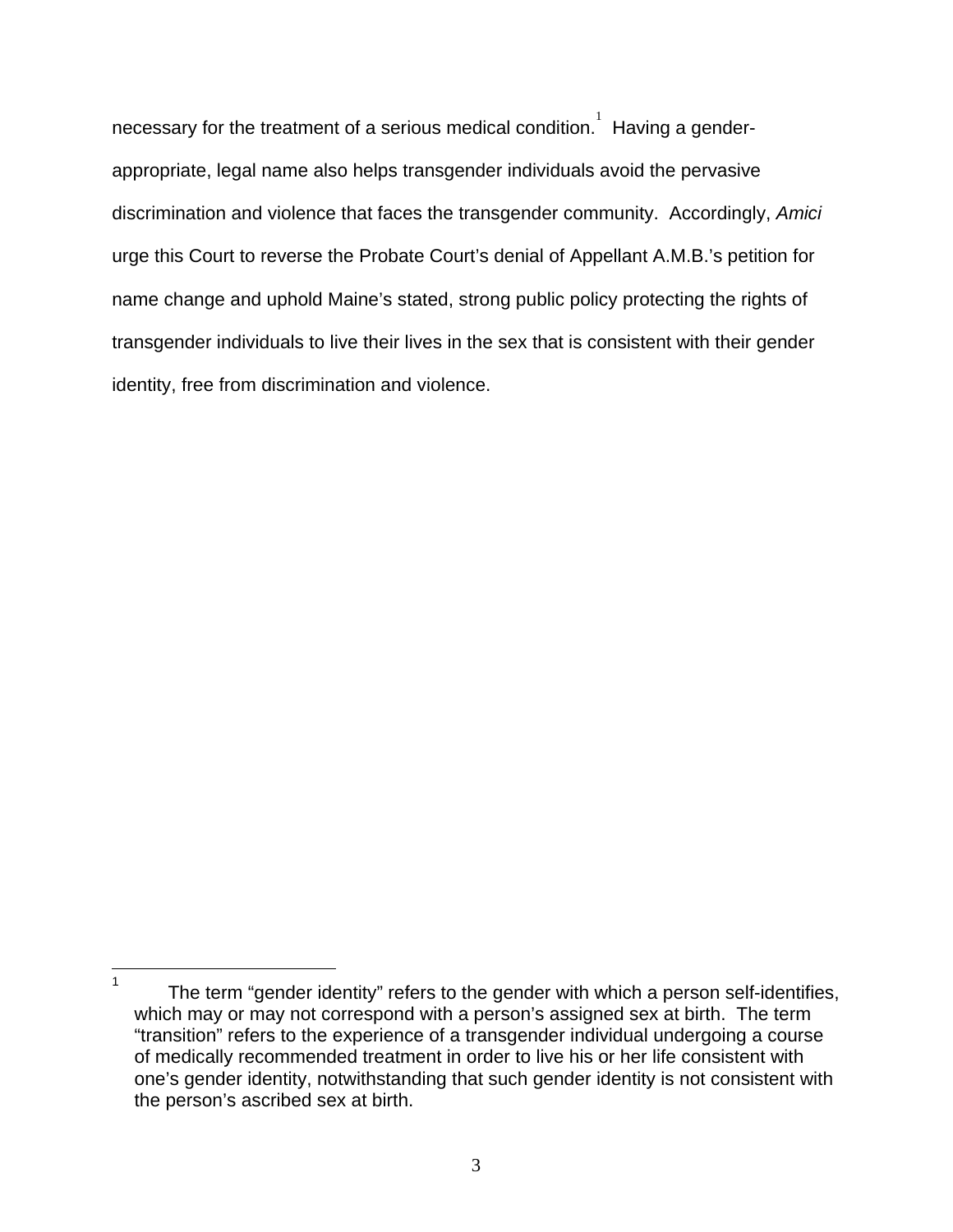## **Statement of Facts**

*Amici* adopt and incorporate in its entirety Appellant A.M.B.'s Statement of Facts

and Procedural History in his brief. $^2$  Appellant's Brief, at 6-8.

## **Statement of Issues**

Whether the Probate Court abused its discretion when it denied Appellant

A.M.B.'s petition for name change in the absence of: (1) fraudulent intent, (2)

interference with the rights of others, (3) adoption of a name of a scandalous or frivolous

nature, and (4) public interest, *see In re Reben*, 342 A.2d 688 (Me. 1975), particularly in

light of the fact that transgender individuals have real and pressing medical and safety

needs for changing their legal names to one that is consistent with their gender identity.<sup>3</sup>

# **Argument**

**I. Transgender individuals in Maine have an important and legitimate reason for seeking a legal name change that cannot be characterized as fraudulent, scandalous, interfering with the rights of others, or contrary to the public interest.** 

Transgender people have been a part of every society and culture throughout

time. $^{4}$  They participate in our economy, volunteer in our communities, and care for their

 $\frac{1}{2}$  Because A.M.B. used male pronouns, in accordance with his male gender identity, *Amici* similarly use male pronouns when referring to him herein, consistent with the practice followed by most courts. *See*, *e.g.*, *Schwenk v. Hartford,* 204 F.3d 1187, 1192 n.1 (9th Cir. 2000); *Murray v. U.S. Bureau of Prisons*, 106 F.3d 401, 1997 WL 34677, \*1 n.1 (6th Cir. 1997); *Meriwether v. Faulkner*, 821 F.2d 408, 409 n.1 (7th Cir. 1987); *Smith v. Rasmussen*, 57 F. Supp. 2d 736, 740 n.2 (N.D. Iowa 1999).

<sup>3</sup> Another requirement is that, if the individual petitioning for name change is a minor, the Probate Court must consider the child's welfare as well as the feelings of the minor's family. 18-A M.R.S.A. § 1-701. A.M.B. is not a minor, so this consideration is not at issue in his appeal.

<sup>4</sup> Richard Green, M.D., *Transsexualism: Mythological, Historical, and Cross-Cultural Aspects*, *reprinted in* THE TRANSSEXUAL PHENOMENON, Appendix C (Harry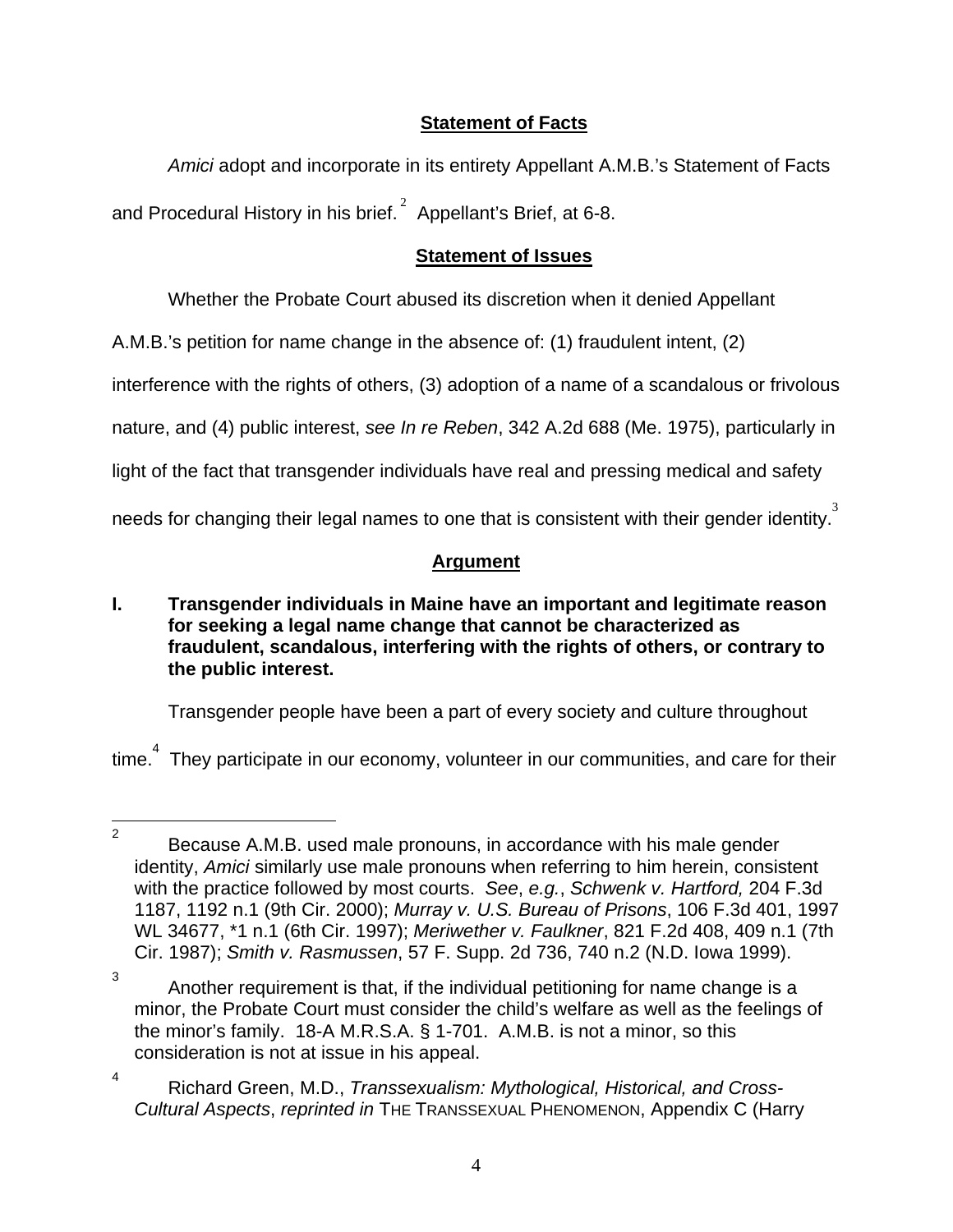families and children. For many transgender individuals, the ability to transition from their birth sex to the sex that is consistent with their gender identity is vitally important to their mental and physical health and well-being. In addition, the ability to protect against and overcome the severe and pervasive discrimination that transgender individuals face is crucial for them to be able to live their lives, support their families and contribute to society through work, volunteering and civic engagement. For those reasons, it is important for transgender individuals to be able to legally change their name to one that is consistent with their gender identity.

*Amici* concur with A.M.B.'s argument that he has easily met all of the legal requirements for a name change in Maine. *See* Appellant's Brief, section IV(A). Specifically, A.M.B.'s petition does not implicate any of the factors that weigh against the normally permissive standard of allowing an adult individual to change his or her name: (1) fraudulent intent, (2) interference with the rights of others, (3) adoption of a name of a scandalous or frivolous nature, and (4) public interest. *See In re Reben*, 342 A.2d at 694-95; 18-A M.R.S.A. § 1-701.

In fact, the opposite is true; transgender individuals such as A.M.B. have very real, legitimate and pressing reasons for legally adopting a name that is consistent with their gender identity. As such, for transgender individuals who seek to change their name as part of their gender transition, there is no way to characterize the reasons underlying their name change as fraudulent, interfering with the rights of others,

 $\overline{a}$ 

Benjamin, 1966) ("Evidence for the phenomenon today called transsexualism can be found in records backward through centuries and spanning widely separated cultures.")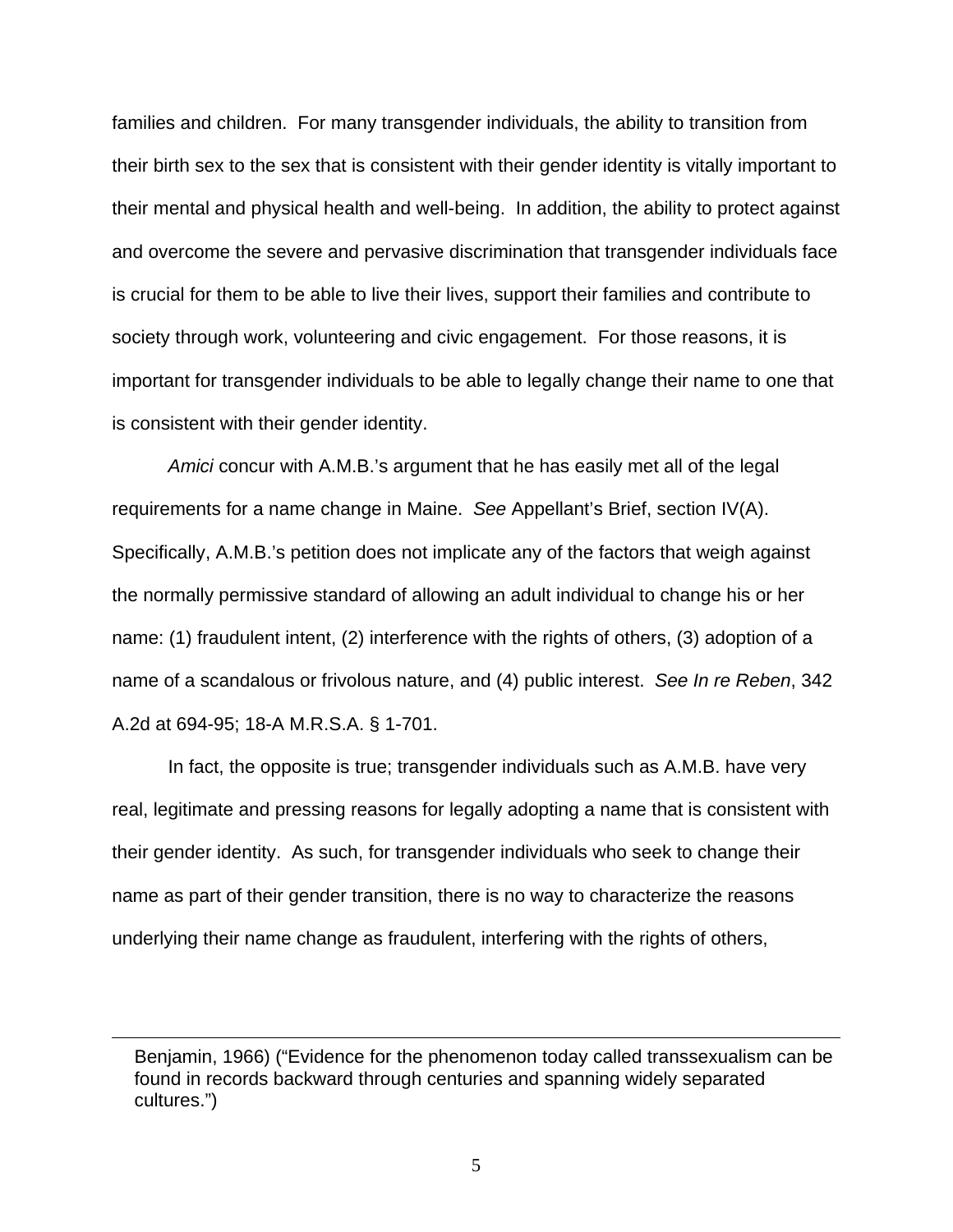scandalous or frivolous, or contrary to the public interest.<sup>5</sup> In fact, to do so would constitute an abuse of discretion and should be overturned by this Court. *See Pettinelli v. Yost*, 930 A.2d 1074, 1077-78 (Me. 2007) (outlining criteria for abuse of discretion); *In re Reben*, 342 A.2d at 693 ("It would be unreasonable to assume that the 1873 Legislature intended to give the Judge completely unbridled discretion to be exercised on whim or caprice.").

## **A. Many transgender individuals seek to legally change their name to one that is consistent with their new sex as part of a medically recommended and necessary gender transition process.**

A transgender person is someone whose gender identity does not align with his or her birth sex. A person's gender identity refers to one's core, internal selfidentification of his or her gender, which may or may not correspond with one's assigned sex at birth. $^{6}$  Usually, people born with the physical characteristics of males psychologically identify as men, and those with physical characteristics of females psychologically identify as women. However, for a transgender person, this is not true;

<sup>—&</sup>lt;br>5 *Amici* emphasize that the real and legitimate reasons of transgender individuals for changing their names are sufficient but not necessary to meet the legal standard in Maine. Having to prove an affirmative reason for a name change is not required under the legal standard, and requiring only transgender individuals to meet such a heightened standard would raise constitutional concerns as discussed in A.M.B.'s brief. Appellant's Brief, at 22-30. Instead, an individual such as A.M.B. merely needs to show that his petition does implicate any of the factors discussed in *In re Reben*, as discussed above, in order to legally change his name.

<sup>6</sup> SUZANNE J. KESSLER & WENDY MCKENNA, GENDER: AN ETHNOMETHODOLOGICAL APPROACH 8-11 (1978); John Money, *Gender Role, Gender Identity, Core Gender Identity: Usage and Definition of Terms,* 1 JOURNAL OF THE AMERICAN ACADEMY OF PSYCHOANALYSIS 397, 397-403 (1973).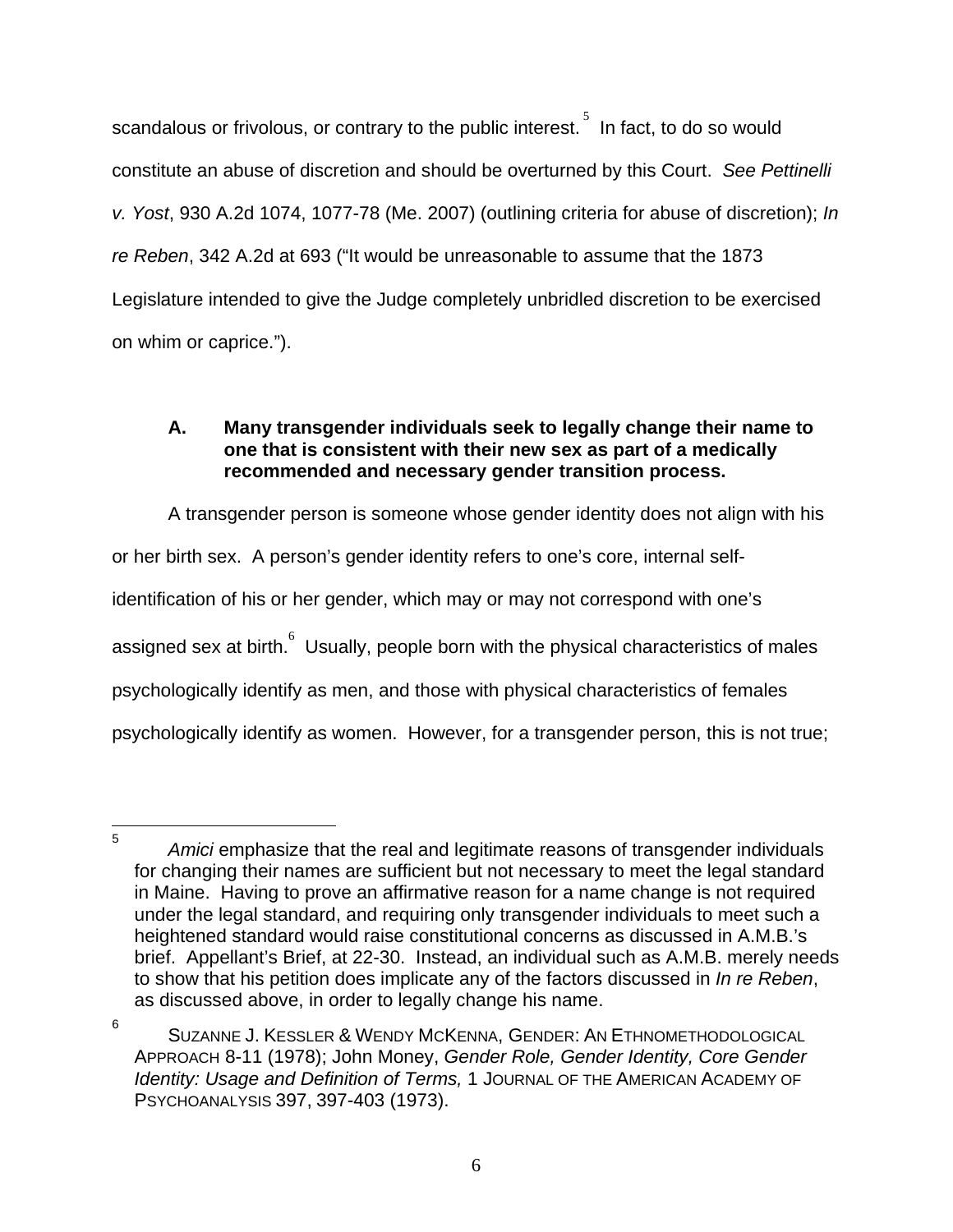the person's body and the person's gender identity do not match.<sup>7</sup> This inconsistency can sometimes lead to gender dysphoria – i.e. a feeling of stress and discomfort with one's assigned sex. *See, e.g., Doe v. State of Minnesota, Dep't. of Public Welfare*, 257 N.W.2d 816, 818 (Minn. 1977) ("Although for most members of society sex and gender are synonymous, it is possible for each to develop independently. In cases when sex and gender do develop independently, the end product is often a transsexual person plagued by the serious problem of 'gender role disorientation, a painful cross-gender identity.'"). Such gender dysphoria, if clinically significant and persistent, is diagnosed as Gender Identity Disorder ("GID").

GID is recognized as a serious medical condition in both the International Classification of Diseases-10 (ICD-10) and the Diagnostic and Statistical Manual of

—<br>7

Whatever its precise cause, gender identity is a fundamental aspect of human identity. A person's self-image as male or female is established at an early age and is highly resistant to change. *See* Gerald P. Mallon, DSW, *Practice with Transgendered Children, in* SOCIAL SERVICES WITH TRANSGENDERED YOUTH 52-54, 57- 58 (Gerald P. Mallon ed., 1999). *See also Meriwether v. Faulkner*, 821 F.2d 408, 412 (7th Cir. 1987) ("Transsexualism is not voluntarily assumed"); *Pinneke v. Preisser*, 623 F.2d 546, 549 (8th Cir. 1980) ("it is not unreasonable to conclude that transsexualism is a very complex medical and psychological problem which is generally developed by individuals early in life.").In the past, some practitioners tried to "cure" transgender people through aversion therapies and other techniques intended to alter cross-gender identification. *See, e.g.,* M.G. Gelder & I.M. Marks, *Aversion Treatment in Transvestism and Transsexualism*, *in* TRANSSEXUALISM AND SEX REASSIGNMENT (Richard Green & John Money, eds., 1969). Those efforts were not only unsuccessful, but caused severe psychological damage. Gerald Mallon, **Practice with Transgendered Children, in SOCIAL SERVICES WITH TRANSGENDERED** YOUTH 49, 55-58 (Gerald P. Mallon ed., 1999). Today, efforts to alter a person's core gender identity are viewed as futile and unethical. *Id.* Accordingly, the treatment paradigm has shifted from attempting to "cure" the transgender person "to facilitating acceptance and management of a gender role transition." Walter O. Bockting & Eli Coleman, *A Comprehensive Approach to the Treatment of Gender Dysphoria*, *in* GENDER DYSPHORIA: INTERDISCIPLINARY APPROACHES IN CLINICAL MANAGEMENT 131, 131-32 (W.O. Bockting & E. Coleman, eds., 1992).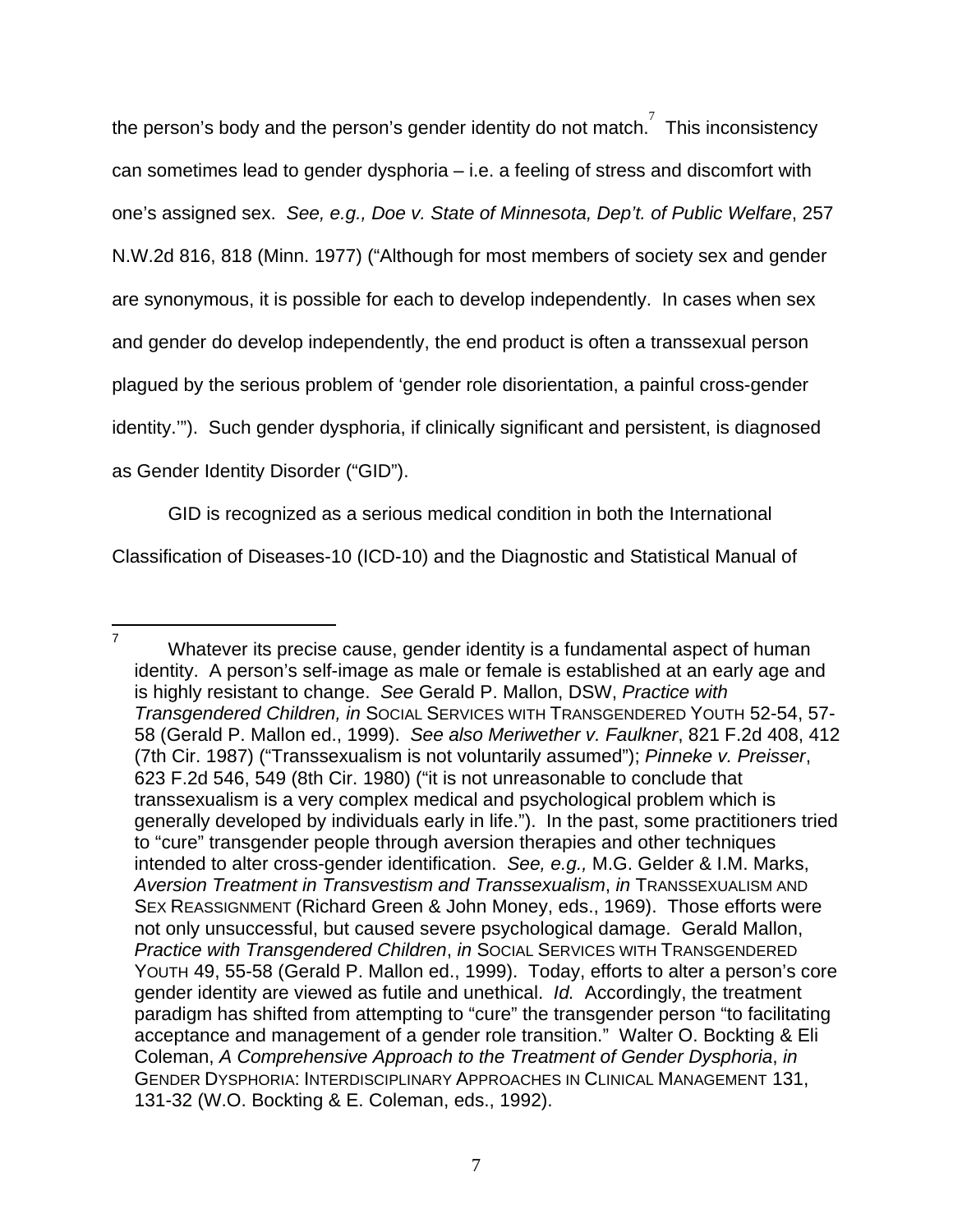Mental Disorders (DSM-IV), published by the American Psychiatric Association.  $8\;$  It is characterized by a persistent and often intense discomfort with one's assigned sex and with one's primary and secondary sex characteristics. This conflict can create intense emotional pain and suffering that is intractable, severe, and often incapacitating.  $^{\circ}$  If left medically untreated, this condition can result in dysfunction, debilitating depression and, for some people, suicidality and death.<sup>10</sup>

There is no single course of medical treatment that is appropriate for every person with GID. Instead, the World Professional Association For Transgender Health, Inc. ("WPATH") (formerly known as "The Harry Benjamin International Gender Dysphoria Association, Inc."),<sup>11</sup> has established internationally accepted Standards of

9

8 American Psychiatric Association, DIAGNOSTIC AND STATISTICAL MANUAL OF MENTAL DISORDERS 576-82 (4th ed., rev. 2000) ("DSM-IV-TR"); World Health Organization, INTERNATIONAL CLASSIFICATION OF DISEASES F64 *(*10th rev. 2007*)* ("ICD-10"). *See also* George R. Brown, *Transvestism and Gender Identity Disorders in Adults*, *in* TREATMENTS OF PSYCHIATRIC DISORDERS (Glen Gabbard, M.D., ed., 3rd ed. 2001) (discussing DSM-IV criteria); Richard Green & Ray Blanchard, *Gender Identity Disorders*, *in* KAPLAN & SADOCK'S COMPREHENSIVE TEXTBOOK OF PSYCHIATRY (Benjamin J. Sadock, M.D. & Virginia A. Sadock, M.D. eds., 2000) (discussing DSM-IV criteria and noting the key feature as a "strong and persistent preference for the status and role of the opposite sex").

DSM-IV-TR, at 575-79. *See also O'Donnabhain*, 134 T.C. No. 4, at 17 ("GID is a serious, psychologically debilitating condition."). In fact, every U.S. Court of Appeals that has been presented with the question has found that GID poses a serious medical need for purposes of the Eighth Amendment. *See, e.g., De'Lonta v. Angelone*, 330 F.3d 630, 634 (4th Cir. 2003); *Phillips v. Mich. Dep't. of Corr.,* 932 F.2d 969, 1991 WL 76205 (6th Cir. 1991); *Meriwether v. Faulkner*, 821 F.2d 408, 411-13 (7th Cir. 1987).

*Id*. at 578-79.

<sup>11</sup> *See* World Professional Association for Transgender Health, *available at*  http://wpath.org.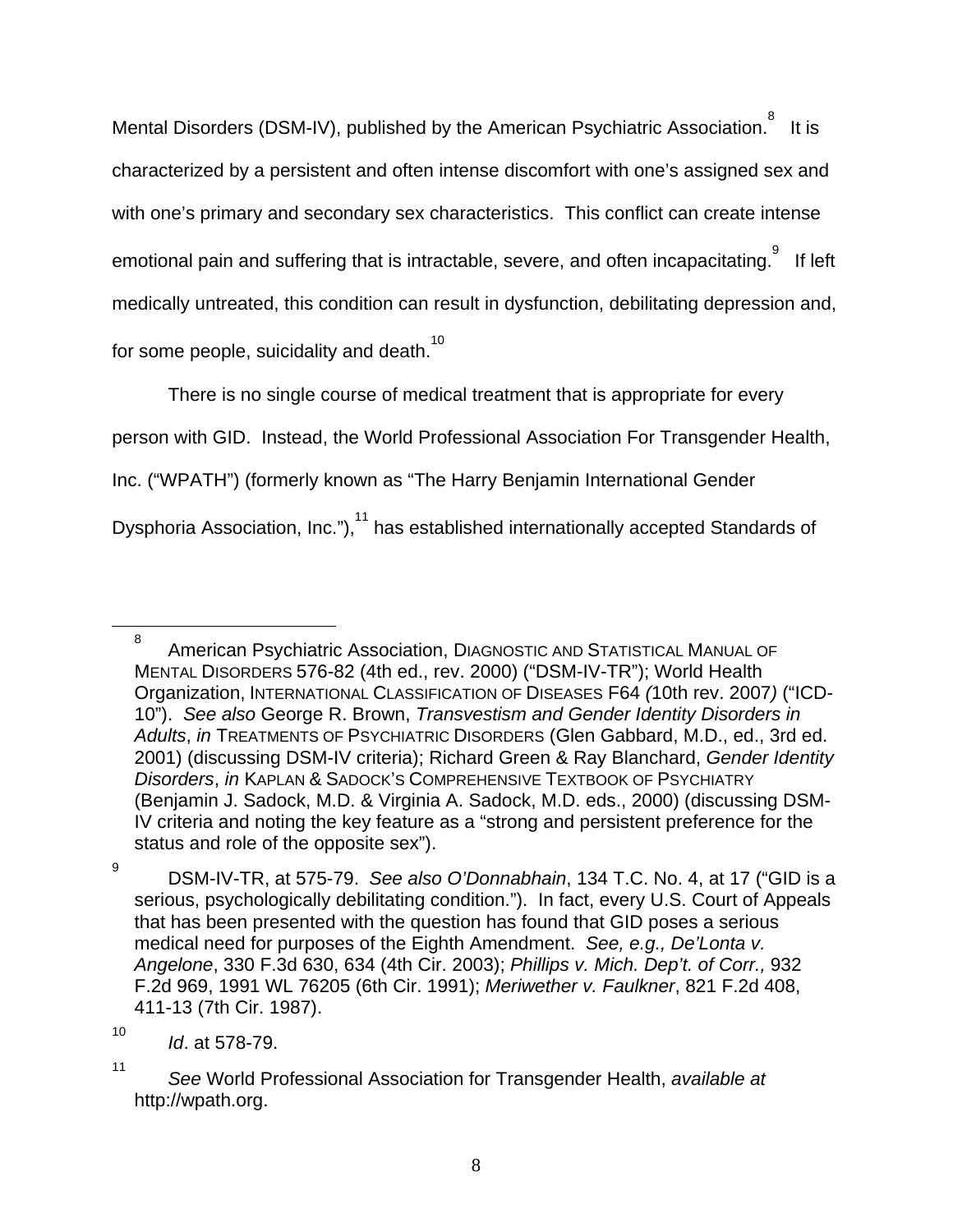Care ("SOC") for the treatment of people with GID.<sup>12</sup> As part of the SOC, many transgender individuals with GID undergo a medically-recommended and supervised gender transition in order to live his or her life consistent with their gender identity.

The current SOC recommends an individualized approach to gender transition, consisting of a medically-appropriate combination of the Real Life Experience (RLE), hormone therapy, and/or sex reassignment surgery. The RLE consists of "fully adopting a new or evolving gender role or gender presentation in every day life," $13$  which "is *essential* to the transition to the gender role that is congruent with the patient's gender identity. $n^{14}$  Some transgender individual may only need to undergo the RLE, without undergoing hormone therapy or surgery, to complete their medical transition.<sup>15</sup> Others may decide with their health care provider that it is medically necessary for them to undergo hormone therapy and/or sex reassignment surgeries as well. The correct course of treatment for any given individual – in order for the patient to achieve genuine and lasting comfort with his or her sex – can only be determined by the treating physician and the patient. Regardless of the individualized course of treatment, any

 $12<sup>°</sup>$ 12 World Professional Association for Transgender Health (WPATH) formerly known as The Harry Benjamin International Gender Dysphoria Association, *Standards of Care for Gender Identity Disorders, Sixth Version* ("WPATH SOC") (Feb. 2001), *available at* http://wpath.org/Documents2/socv6.pdf.

<sup>13</sup> WPATH SOC, at 17.

<sup>14</sup> *Id.* (emphasis added).

<sup>15</sup> *See* WPATH*, Clarification on Medical Necessity of Treatment, Sex Reassignment and Insurance Coverage in the U.S.A.* ("WPATH Clarification") 2-3 (June 2008), *available at*  http://www.wpath.org/documents/Med%20Nec%20on%202008%20letterhead.pdf.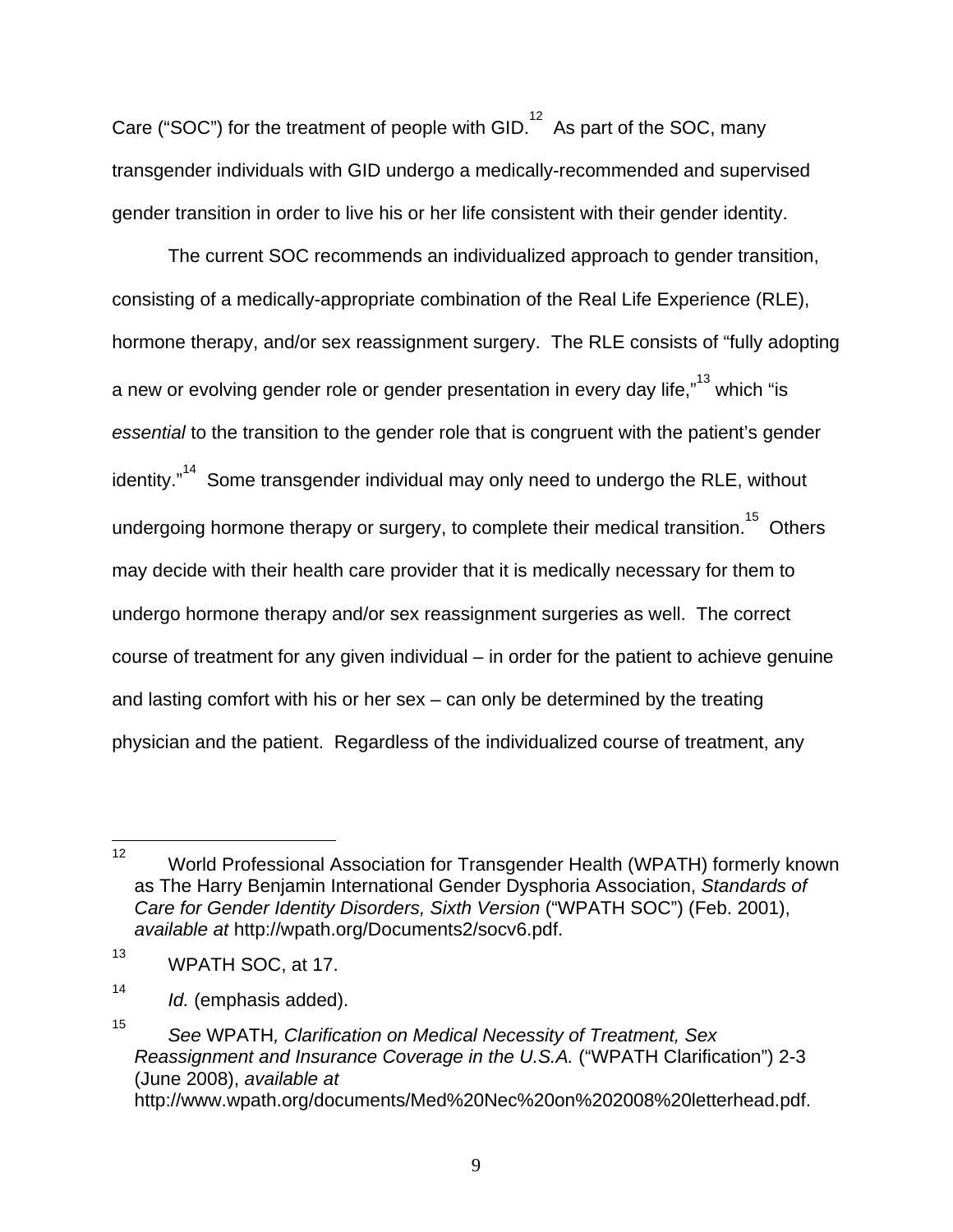such therapeutic regimen, when prescribed or recommended by qualified practitioners, is always medically necessary.<sup>16</sup>

A key part of a person's real-life experience in the desired gender is the ability "[t]o acquire a (legal) gender-identity-appropriate first name."<sup>17</sup> WPATH recognizes a legal name change on identity documents as one component of "[s]ex reassignment," along with hormone therapy, counseling, and other medical procedures, that "plays an undisputed role in contributing toward favorable outcomes."<sup>18</sup> WPATH has also declared that "[c]hanges to documentation are important aids to social functioning, and are a necessary component of the pre-surgical process; delay of document changes may have a deleterious impact on a patient's social integration and personal safety." $^{19}$ 

For many transgender individuals, having a legal name that does not match their gender identity can be mentally harmful and emotionally traumatic. It can also prevent that individual from engaging in normal life activities where the disclosure of their legal name would subject them to harassment or abuse. Accordingly, the ability to change

<sup>16</sup> 16 WPATH Clarification, at 1; American Medical Association, H-185.950, Res. 122; A-08, *Removing Financial Barriers to Care for Transgender Patients* (approving resolution "support[ing] public and private health insurance coverage for treatment of gender identity disorder as recommended by the patient's physician"), *available at*  https://ssl3.ama-assn.org/apps/ecomm/PolicyFinderForm.pl?site=www.amaassn.org&uri=/ama1/pub/upload/mm/PolicyFinder/policyfiles/HnE/H-185.950.HTM; American Psychological Association, *Policy Statement: Transgender, Gender Identity, & Gender Expression Non-Discrimination* (Aug. 2008) (approving resolution "recogniz[ing] the efficacy, benefit and medical necessity of gender transition treatments for appropriately evaluated individuals and calls upon public and private insurers to cover these medically necessary treatments"), *available at* http://www.apa.org/about/governance/council/policy/transgender.aspx.

<sup>17</sup> WPATH SOC, at 17.

<sup>&</sup>lt;sup>18</sup> WPATH Clarification, at 2.

<sup>19</sup> *Id*.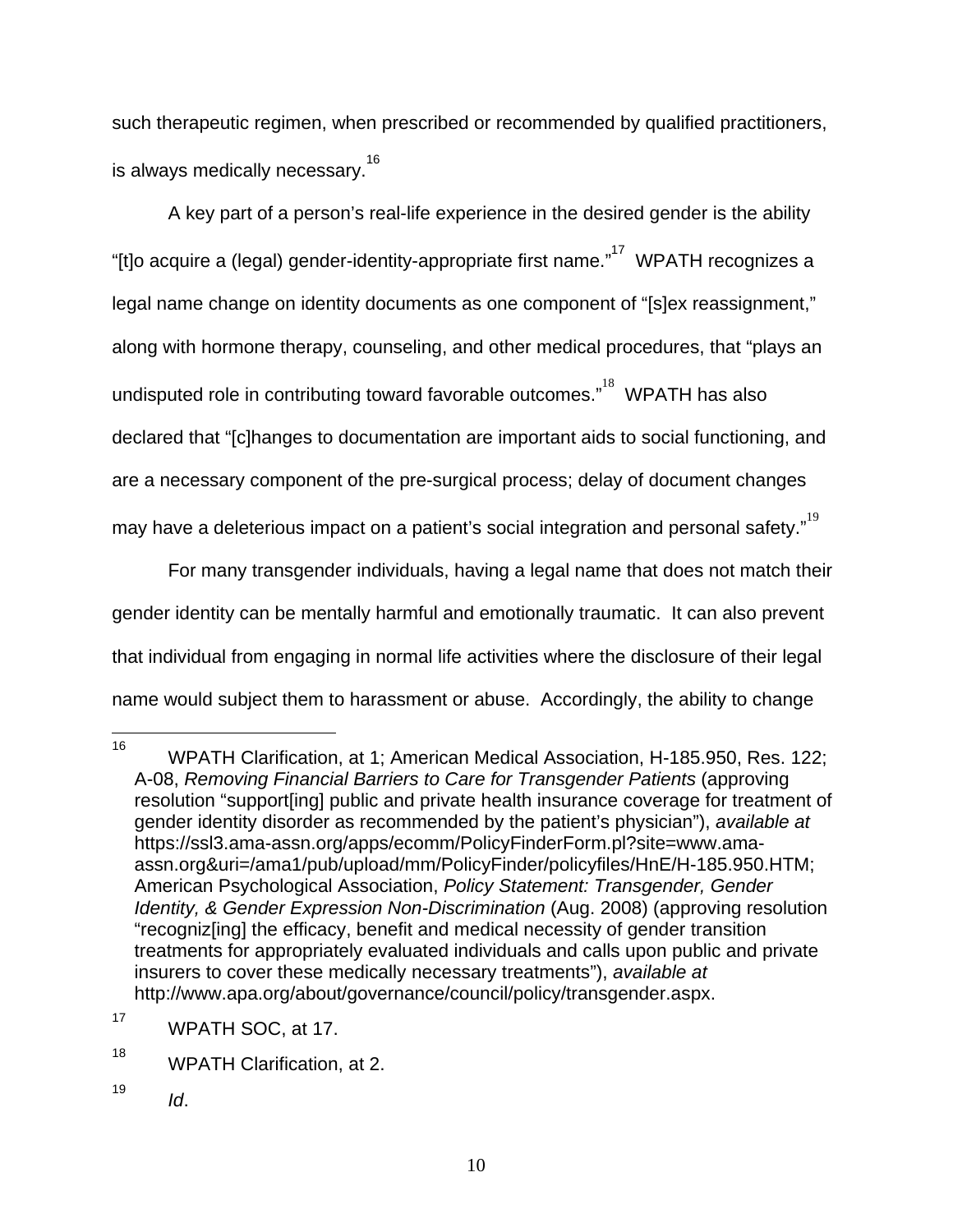one's name so that it is consistent with a person's new sex is an important and indispensable step in many transgender individuals' medically prescribed and necessary gender transition process, which cannot be characterized as frivolous, interfering with others' rights, scandalous, or contrary to the public interest. *See In re Reben*, 342 A.2d at 695; 18-A M.R.S.A. § 1-701.

### **B. Many transgender individuals seek to legally change their name in order to avoid severe and pervasive discrimination and violence.**

For transgender individuals who are in the process of or have completed the process of medical transition, the ability to completely and safely live in their new sex is vitally important to their health, economic security, safety and overall wellbeing. Having a legal name that reflects a transgender person's birth sex but that is contrary to that person's gender identity exposes that person to unnecessary risks to their physical safety and emotional well-being. For example, each time A.M.B. must show his driver's license, he is forced to disclose his transgender status to the other person because his driver's license still states his past, female name, rendering him (at best) subject to ridicule and (at worst) subject to discrimination, violence, or arrest. The same would be true were A.M.B. to travel out-of-the country with a passport containing his past, female name, thereby threatening his security and safety in the particularly vulnerable situation of being outside of the country. Without the ability to legally change his name and thus his name on his identification documents, A.M.B. and other transgender individuals in his situation risk facing discrimination and violence that often results from being discovered as transgender. $^{20}$ 

<sup>20</sup> Many state and federal agencies, including those in Maine, anticipate a court order of legal name change before changing the name on vital identification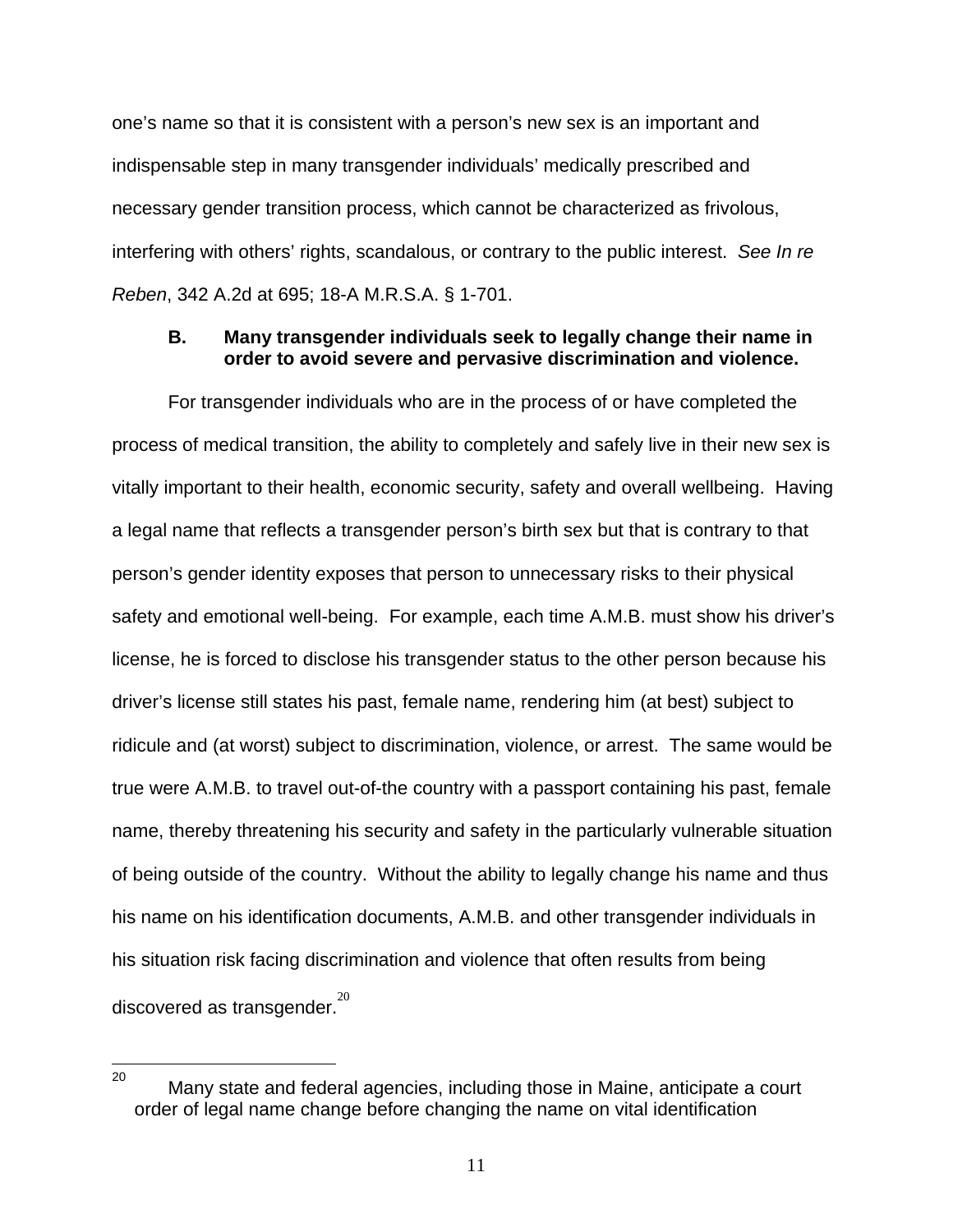Unfortunately, transgender people are disproportionately at risk for discrimination and violence in almost all aspects of life, including education, employment, health care, and public accommodations. In particular, the lack of understanding of the realities and experiences of transgender individuals has led to horrific hate crimes across the country motivated simply by bias toward a person's transgender status. While there are no federally-compiled statistics on hate crimes against transgender individuals, $21$  advocacy groups reported that over 400 people have been murdered in the United States due to anti-transgender bias since 1999. $^{22}$  In 2008, the National Coalition of Anti-Violence Programs (NCAVP) received 2,424 reports of anti-LGBT violence, which represented a 2% increase over the number of victims in 2007 and a 26% increase over a two-year

documents, such as a person's driver's license, social security records, passports and other vital documentation. *See, e.g.,* National Center for Transgender Equality, *Transgender People and Passports* 3 (Sept. 2008), *available at* http://transequality.org/Resources/NCTE\_passports.pdf and *Federal Documents, available at* http://transequality.org/Issues/federal\_documents.html.

 $21$  Violence towards the transgender community has not historically been tracked by the federal government, and therefore the work of tracking crimes based upon bias toward the community has been left to community-based organizations, institutes, and academics. *See*, *e.g.*, National Coalition of Anti-Violence Programs, *Hate Violence against Lesbian, Gay, Bisexual, and Transgender People in the United States* 1 (2008), *available at* http://www.ncavp.org/common/document\_files/Reports/2008%20HV%20Report%20s

maller%20file. The recently enacted federal "Matthew Shepard and James Byrd. Jr, Hate Crimes Prevention Act" now requires the Federal Bureau of Investigation to track statistics on violence against transgender individuals. National Defense Authorization Act for Fiscal Year 2010, Pub. L. No. 111-94, Division E, §4701 *et seq.* (the hate crimes prevention act passed as part of the Defense Authorization Act).

 $\overline{a}$ 

<sup>22</sup> H.R. Rep. No. 111-86, at 11 (2009) (citing to an estimate by the Human Rights Campaign, transgender Americans face a one-in-twelve chance of being murdered. Statistics from the Gay, Lesbian, and Straight Education Network (GLSEN) show that in schools 14.2% of transgender students report being physically assaulted as a result of their gender expression, while 30.4% experienced physical harassment).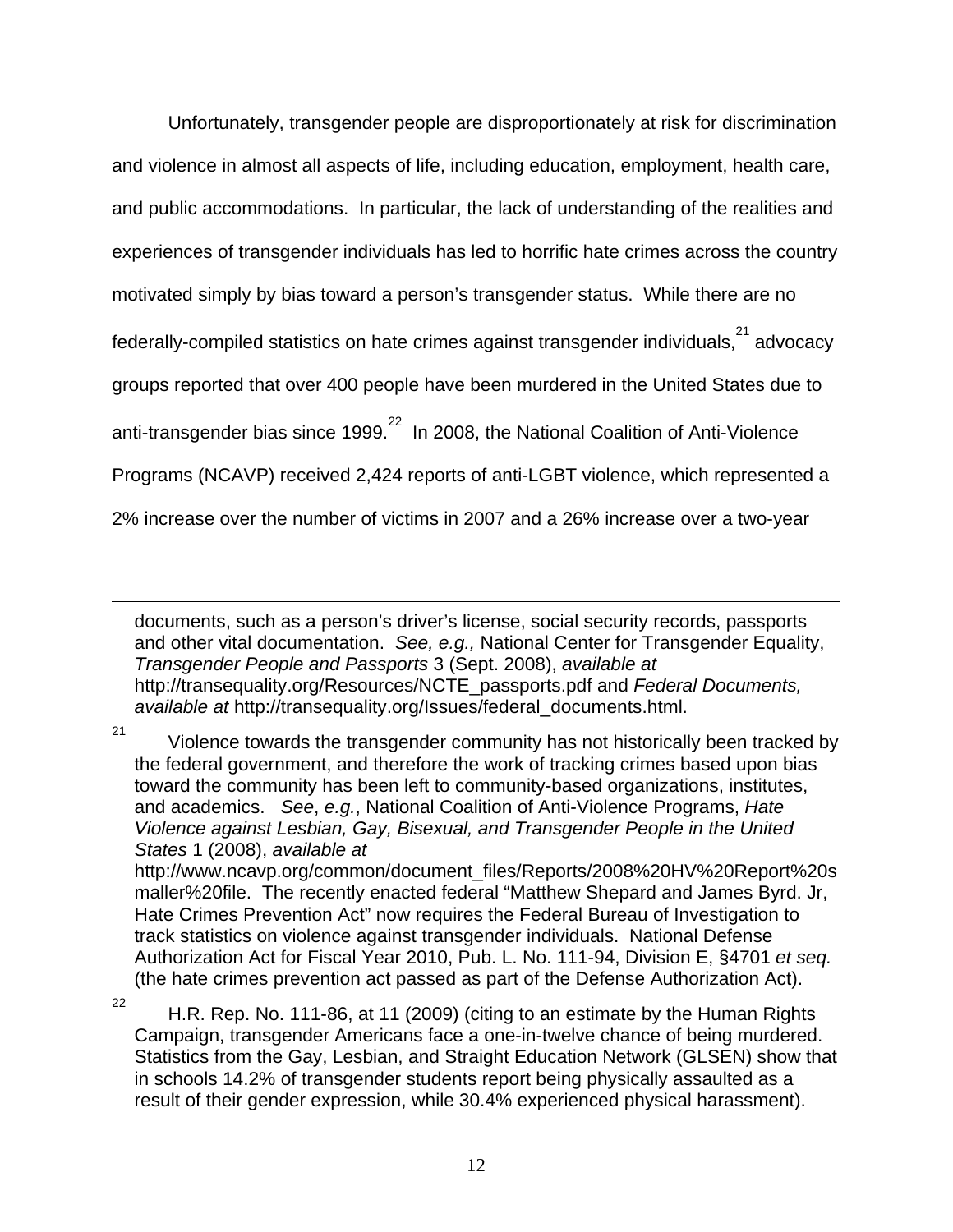period.<sup>23</sup> Of the victims who self-reported violence, anti-transgender bias comprised 12% (206) of the total incidents in 2008. $^{24}$  Unfortunately, the number of hate crimes against transgender people are likely underreported because of stigma, lack of knowledge of supportive organizations, and because law enforcement officials remain one of the prime categories of offenders. $25$ 

Due to the compelling need for protections for transgender people against hate violence, in 2009 Congress passed and President Obama signed into law the Matthew Shepard and James Byrd. Jr, Hate Crimes Prevention Act, which extended federal protections against crimes based on gender, disability, gender identity or sexual orientation.<sup>26</sup> In passing this law, the House of Representatives Judiciary Committee emphasized the "particularly violent" nature of hate crimes against transgender people and the "extreme bias against gender noncomformity." $27$  The Committee also

<sup>23</sup> 23 National Coalition of Anti-Violence Programs, *Hate Violence against Lesbian, Gay, Bisexual, and Transgender People in the United States* 3 (2008), *available at* http://www.ncavp.org/common/document\_files/Reports/2008%20HV%20Report%20s maller%20file.pdf.

<sup>24</sup> *Id.* at 5.

<sup>25</sup> *Id.* at 16 (NCAVP documents law enforcement as offenders each year and hate crimes often go underreported to police even in jurisdictions where the relationship between law enforcement and the LGBT population have improved). *See also* H.R. Rep. No. 111-86, at 11 (2009) (finding that "transgender people frequently distrust law enforcement authorities, and the police often lack training and familiarity with transgender people").

<sup>&</sup>lt;sup>26</sup> National Defense Authorization Act for Fiscal Year 2010, Pub. L. No. 111-94, Division E, §4701, *et seq*.

 $27$  H.R. Rep. No. 111-86, at 11.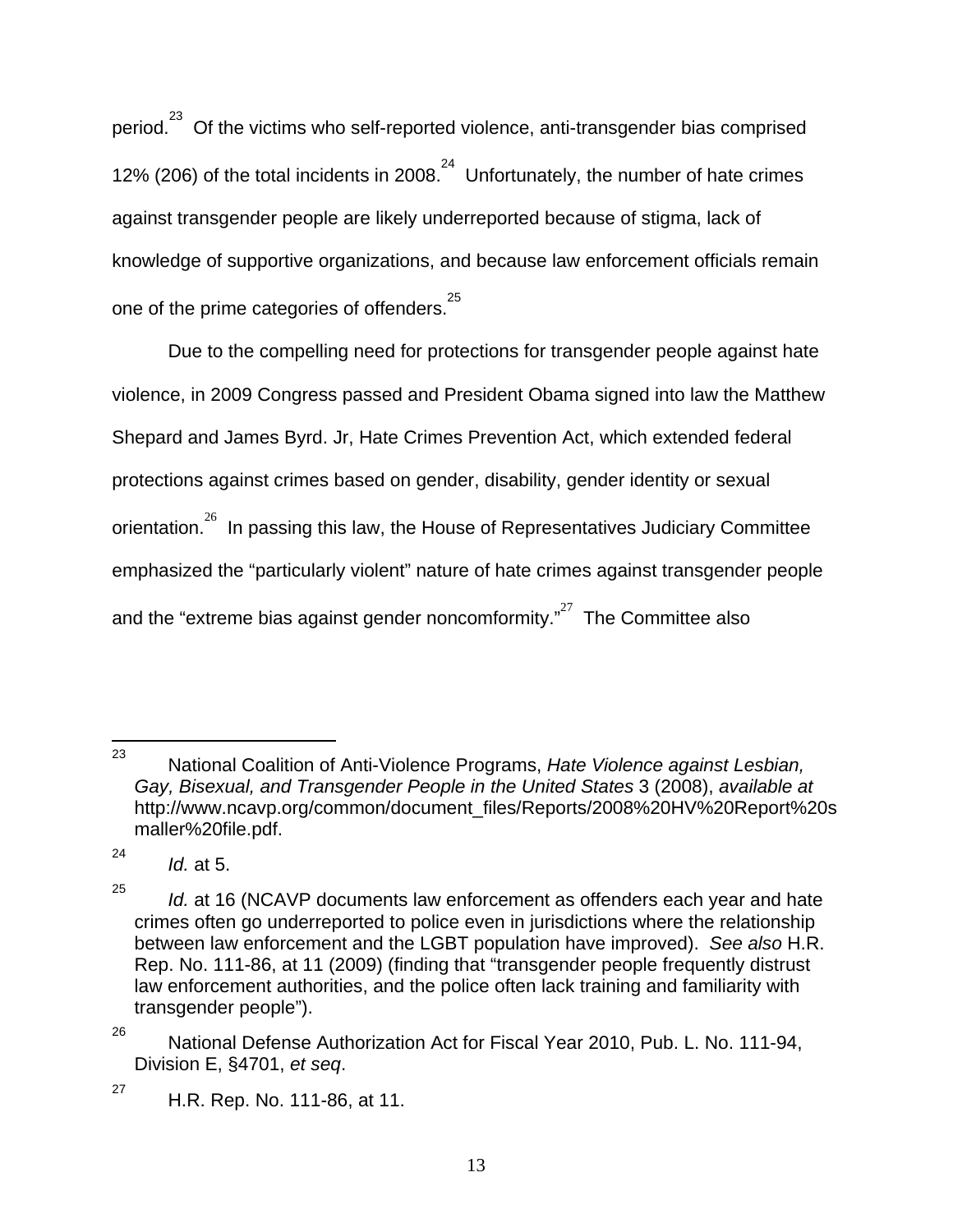emphasized that "[b]ias crimes are disturbingly prevalent and pose a significant threat to the full participation of all Americans in our democratic society." $^{^{28}}$ 

In addition to hate crimes, experiences of employment discrimination are nearly universal for transgender individuals.<sup>29</sup> For example, in 2009, over the course of 6 months, the National Gay and Lesbian Task Force (the "Task Force") and the National Center for Transgender Equality ("NCTE") conducted a survey of 6,450 transgender people throughout the United States in order to understand the discrimination they endure in employment, education, health care, housing, and public accommodation. $^{30}$ That survey reports that 97% experienced harassment or mistreatment on the job, and 47% of transgender individuals lost their jobs, were denied a promotion, or denied a job as result of being transgender.<sup>31</sup> A report by the Williams Institute at UCLA School of Law summarized 6 studies of transgender employment discrimination conducted between 1996 and 2006, which revealed that as high as 60% of transgender

 $\frac{1}{28}$ 

30 *Id.* at 3.

*Id.*

*Id.* at 5.

 $29$  Employment discrimination also negatively affects transgender individuals in other areas, including housing, due to loss of income and economic security. Transgender individuals also face housing instability stemming from employment challenges and discrimination due to their gender identity and expression. According to the survey conducted by the Task Force and NCTE, 26% of respondents had to find different places to sleep for short periods of time, 25% had to move back in with family members or friends, 19% became homeless, and 11% were evicted. National Center for Transgender Equality & National Gay and Lesbian Task Force, *National Transgender Discrimination Survey* 3 (Nov. 2009), *available at* http://transequality.org/Resources/NCTE\_prelim\_survey\_econ.pdf. These numbers highlight how high unemployment can create tremendous difficulties for the transgender community.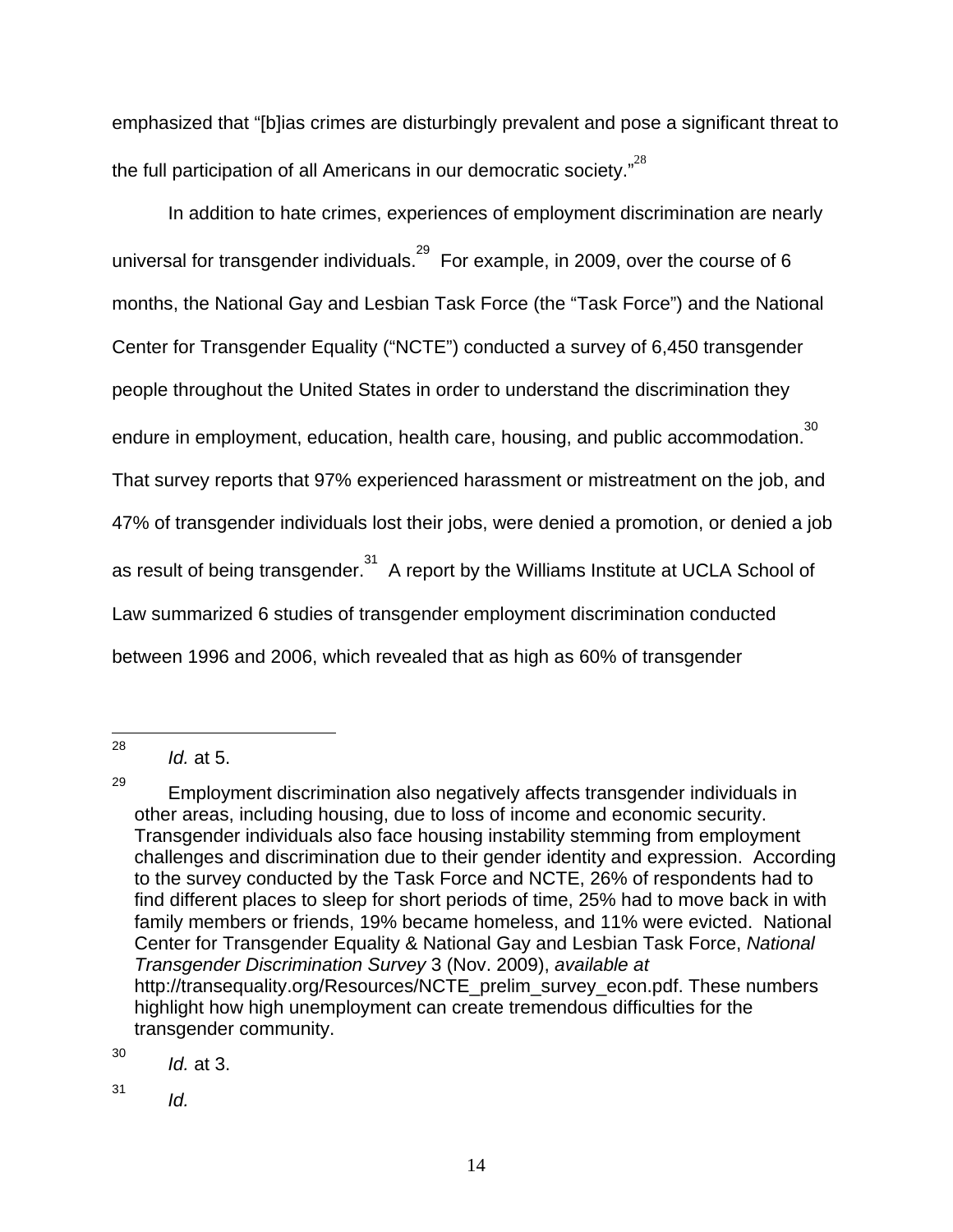respondents reported being unemployed and as high as 64% earned incomes less than  $$25,000$  per year.<sup>32</sup>

Discrepancies between identity documents and the name that transgender individuals use with their employers can lead to the employer discovering an employee's transgender status. For example, employers must send employee information to the Social Security Administration ("SSA") at hiring and at other times in order to ensure that employees are using valid Social Security numbers. When employer-submitted information about an employee does not match the SSA's database, a "no-match" letter is sent to the employer advising of the discrepancy. In situations where a person has been unable to legally change their name with the SSA but is using their new name with their employer, these no-match letters can disclose an employee's transgender status to his or her employer. $33$ 

At the local level, the many stories of discrimination illustrate a dramatic picture of the challenges transgender people in Maine must confront on a daily basis. In 2005, the Center for Preventng Hate (formerly named "The Center for the Prevention of Hate Violence") (hereinafter "the Center") in Portland, Maine released a study on discrimination against lesbian, gay, bisexual and transgender individuals occurring between January 2000 and October 2005. The Center received information on 92

 $32<sup>°</sup>$ 32 M.V. Lee Badgett et al., *Bias in the Workplace: Consistent Evidence of Sexual Orientation and Gender Identity Discrimination* 16 (June 2007), *available at*  http://www.law.ucla.edu/williamsinstitute/publications/Bias%20in%20the%20Workpla ce.pdf.

<sup>33</sup>*See generally* National Center for Transgender Equality, *Social Security Gender No-Match Letters and Transgender Employees* (Jan. 2008), *available at* http://www.transequality.org/Resources/NoMatch\_employees.pdf.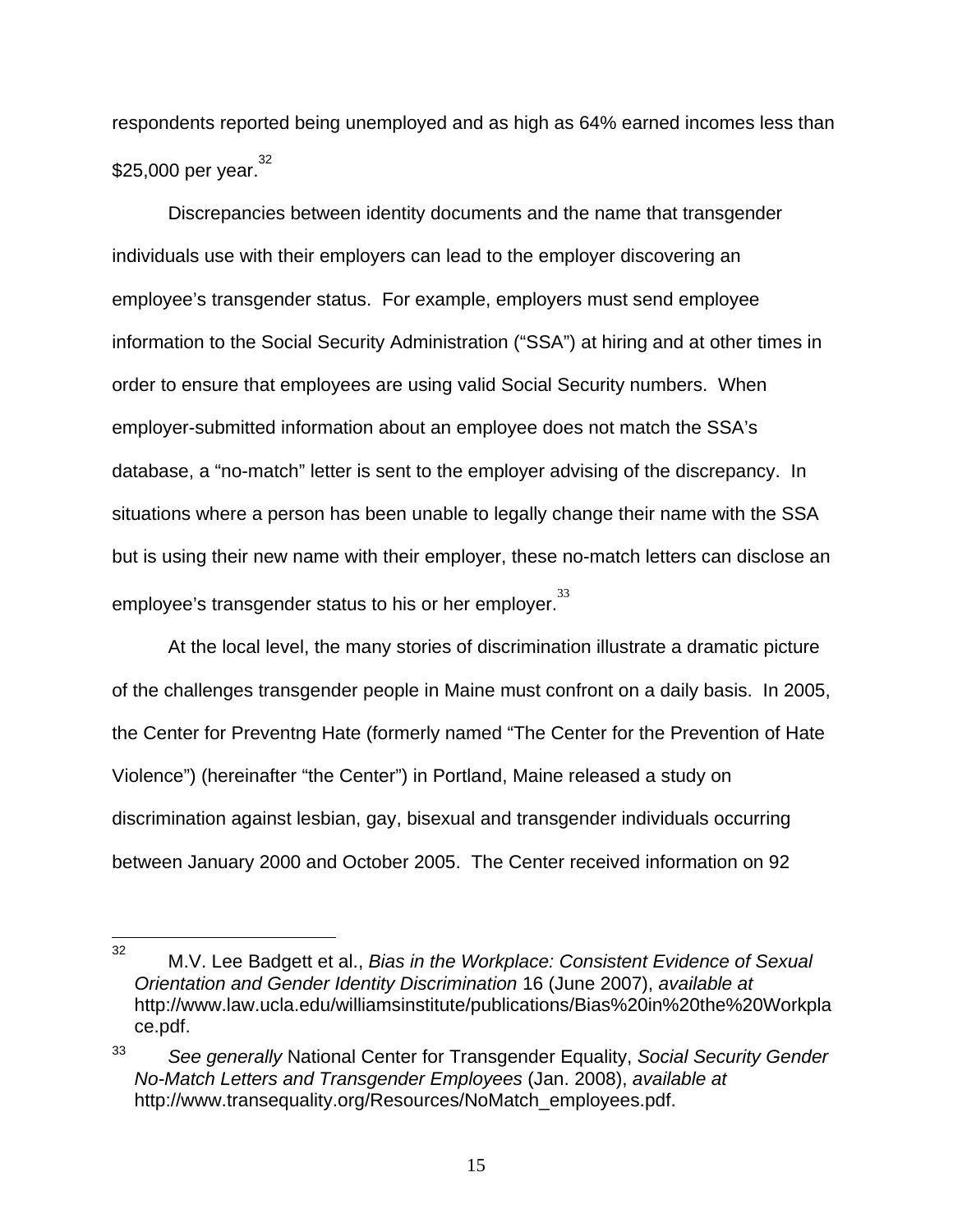individuals who reported they were victims of discrimination and violence. $34$  The study described the results as "deeply disturbing and sobering," "not only for the loss of jobs, loss of educational opportunities and loss of critical health care services, but also for the humiliation, degradation and, for some, the despair that these acts of discrimination leave in their wake. $n^{35}$  Some of the reports received by the Center are as follows:

- Sandra, a transgender woman, worked at a restaurant in southern Maine. When she began transitioning from male to female, she was subjected to verbal harassment, and on one occasion co-workers put bleach on the sandwich she was eating. She complained to her boss, who took no action, and was later fired for "being a distraction."<sup>36</sup>
- Carol, a transgender woman working for a York County manufacturing company, was called a "stupid whore" and "skank" by her co-workers when she began presenting herself as a woman. Her supervisor did not address the issue, instead telling her, "It was your choice to do this to yourself, now you have to pay the price." Carol became "sick to [her] stomach, depressed and stressed out all the time."<sup>37</sup>
- Kimberly, a transgender woman, was a faculty member at a Maine college. One of her male students made anti-gay slurs to her face and left a message on her

<sup>34</sup> 34 Stephen Wessler, The Center for the Prevention of Hate Violence, *Discrimination Against Gay, Lesbian, Bisexual, and Transgender Individuals in Maine* 9 (Oct. 2005). A true and correct copy of this report is attached to this *amici* brief as Attachment A for the convenience of the Court.

<sup>35</sup> *Id*. at 7, 15.

<sup>36</sup> *Id.* at 18.

<sup>37</sup> *Id.* at 18.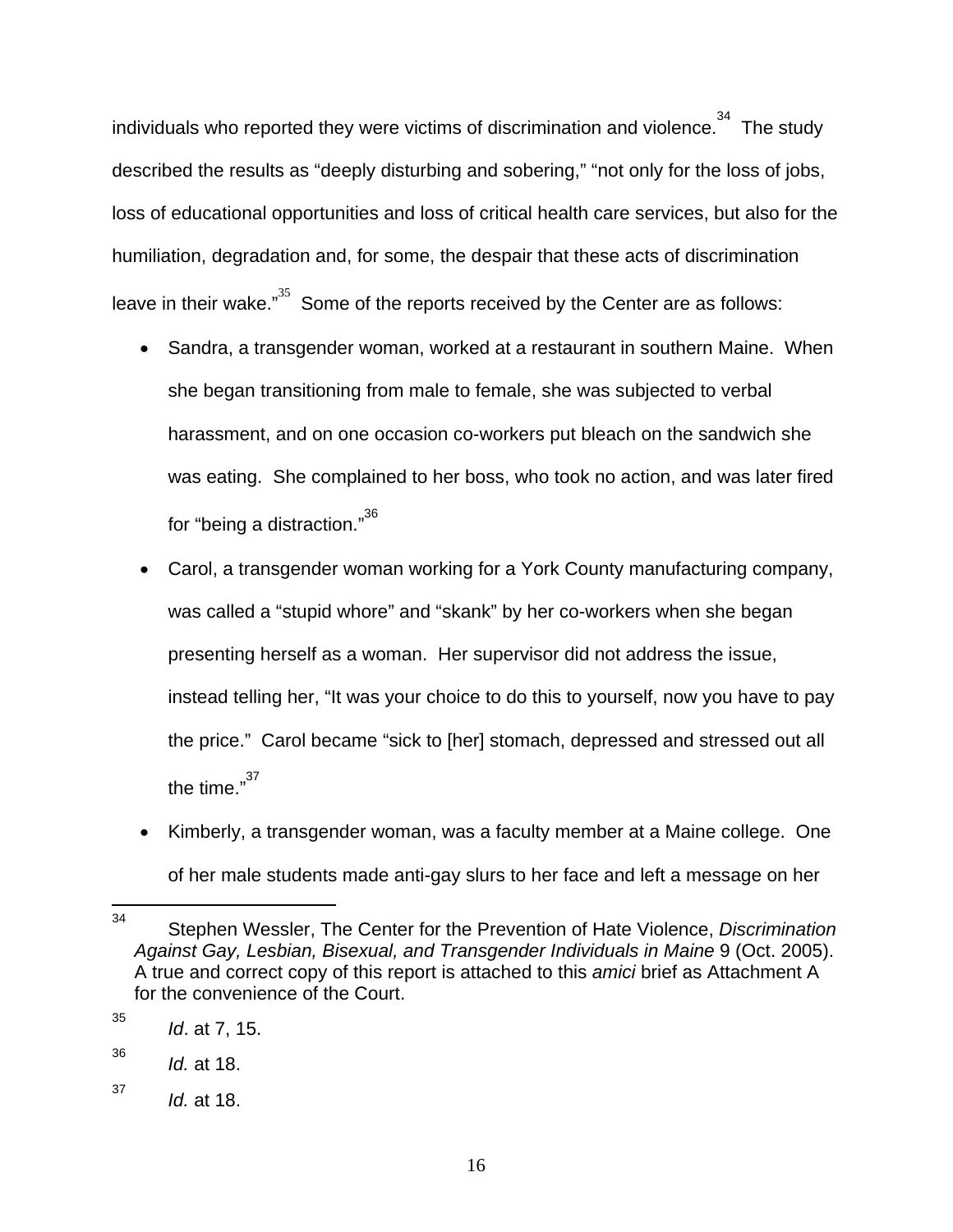voicemail asking, "What is that, a girl or a guy?" Kimberly made complaints to the administration, who refused to address the issue. Kimberly became afraid to go to work, had trouble sleeping and considered suicide.<sup>38</sup>

- Rebecca, a transgender woman in her twenties, was refused treatment for her kidney stones by her physician, after he declared, "I'm not working on that heshe" and refused to insert a catheter. The head nurse instead had to insert the catheter. $39$
- Lori, a transgender female, went to a Maine college and was refused by administrators to live with a roommate. The college placed her in a single room, and she was forced to pay twice the cost of a double room. Lori was also harassed by male athletes in the dorms, the library, and the cafeteria. Her grades dropped as a result of the constant harassment. Lori left campus and moved in with her family, forcing her to commute one hour each way between her family's home and college.<sup>40</sup>
- Sara, a transgender female in her forties, was unable to obtain refinancing on her home loan after a loan officer at a Kennebec County bank declared, "We are a family bank here. There's nothing we can do for you." She was forced to sell her house, and after paying off her mortgage, was left with no equity and became homeless.<sup>41</sup>

39 *Id*. at 27.

 $\frac{1}{38}$ *Id*. at 20.

<sup>40</sup> *Id.* at 30.

<sup>41</sup> *Id.* at 32.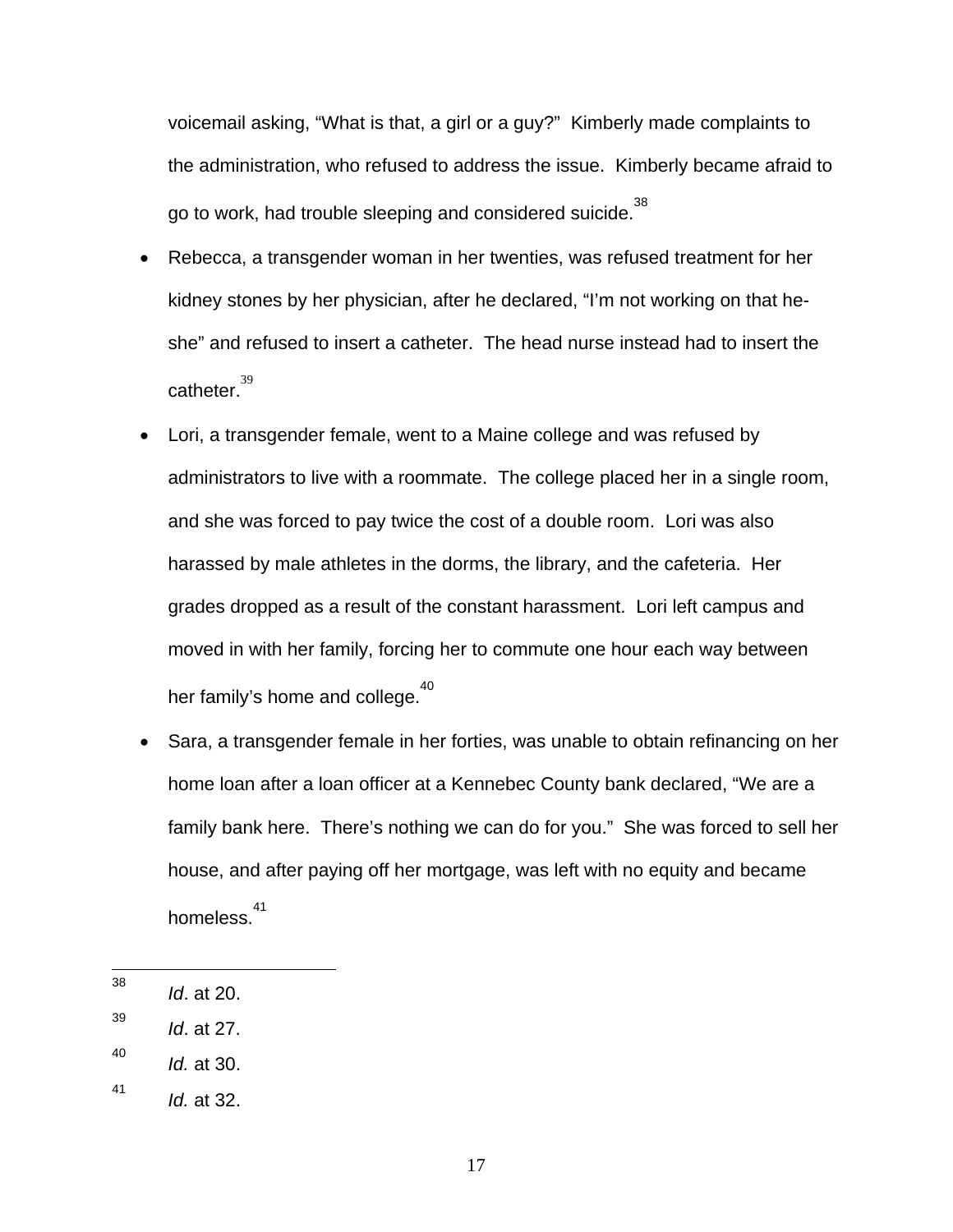The humiliation and despair these acts of discrimination leave on the transgender population are incredibly disturbing and harmful to transgender people. As the study concludes, discrimination against transgender people in Maine is a "serious problem" and its impact "deep and destructive" against this particularly vulnerable population in Maine. $42$  For this reason, Maine added anti-discrimination protections for transgender individuals to its Human Rights Act. 5 M.R.S.A. § 4551, *et seq*. In doing so, Maine made clear its public policy "to keep continually in review all practices infringing on the basic human right to a life with dignity," by protecting transgender individuals ability to live their lives in accordance with their gender identity, free from discrimination and violence. 5 M.R.S.A. § 4552.

### **Conclusion**

 This Court should reverse the Probate Court's discriminatory and abusive denial of Appellant A.M.B.'s petition for a name change. Such a result is not only the correct result according to Maine's permissive standard for granting a legal name change, but is consistent with Maine's strong public policy of protecting transgender individuals' ability to undergo gender transition and live their lives consistent with their gender identity, free of discrimination, violence and bias.

 $\frac{1}{42}$ *Id*. at 33.